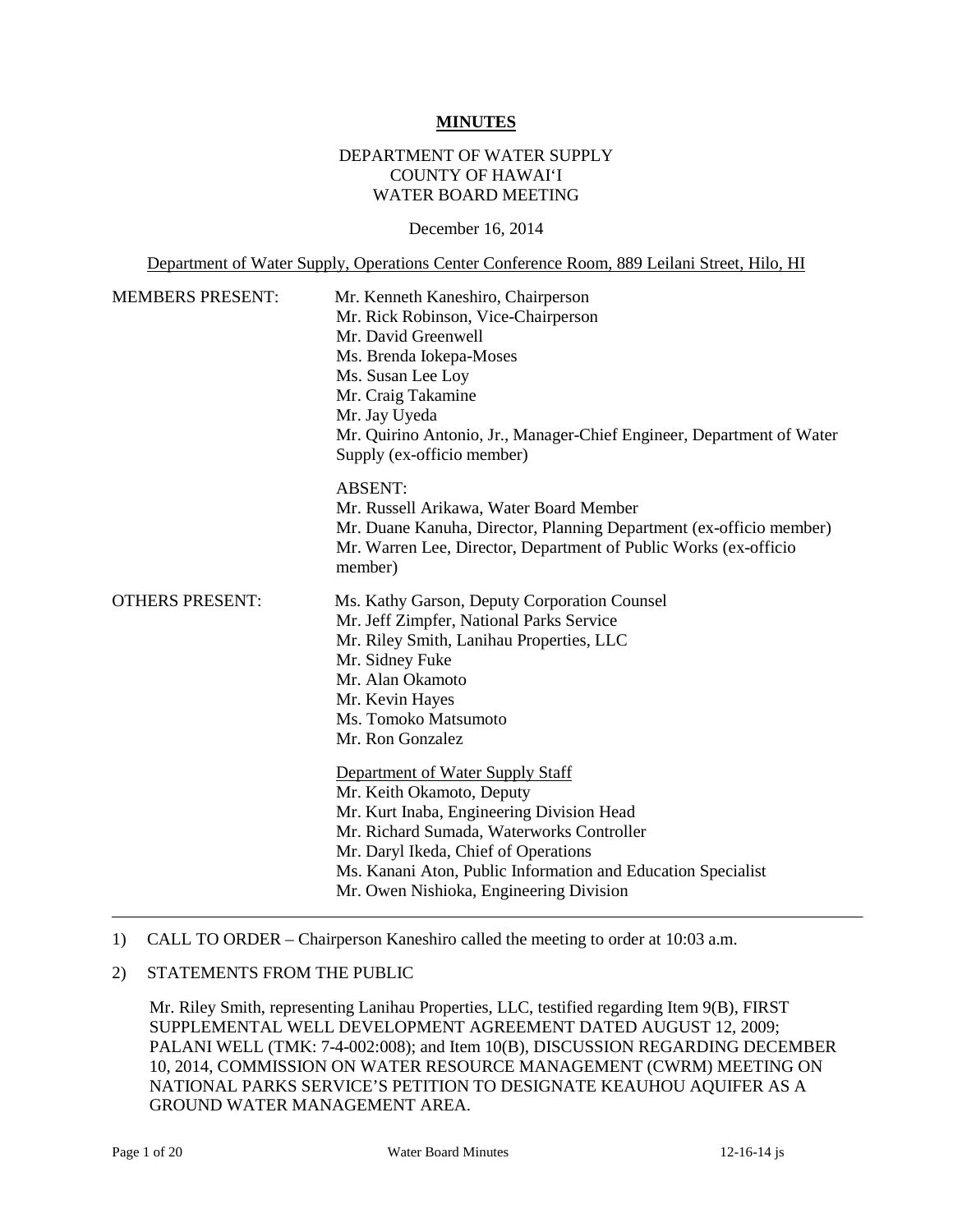### *The following statements are verbatim.*

MR. SMITH: Good morning, Chair Kaneshiro and members of the Water Board. My name is Riley Smith; I think most of you know me. I'm the president of Lanihau Properties, speaking on two items. One is Item 9(B), the extension of time for the Palani Well, and also I just wanted to provide some comments on the recent Keauhou Aquifer issue. First of all, on the Palani Well, we signed an agreement some time back. We've been diligently working to fulfill our portion of the well agreement. We had some (inaudible) issues on our well pump and motor, similar to some of the challenges that the Department is facing with the Hualālai Well. We're actually tearing down that pump and motor in Maryland today; we have more information on the repair that's required, but are optimistic that, with the extension of time that we're requesting…we should be able to finish everything, and get it dedicated to the Water Supply…to the Department. That will enable the Department to turn it on. It's a high-level source. With high-level sources in North Kona not impacted by chlorides or salinity, which will enable the Department to curtail some of the use from the Kahalu'u Shaft source, which is impacted by chlorides. So the blend of all the water for your customers in North Kona from the day you turn it on, should improve, as it has with some of the other high-level sources that you've been turning on… So that's how that one relates to the Keauhou Aquifer… The Item on the Agenda is to grant an extension until the end of 2015. I'm hoping I can get this thing done in April or May, but again, I thought the same thing a year ago when I asked for an extension, so I appreciate your cooperation in approving that. The other comments I just wanted to make…many of us attended the Commission on Water Resource Management meeting last week Wednesday in Kona…a very long meeting. It took about 11 hours. At the end of the meeting, it took about half an hour for CWRM to agree on a Motion that they could approve. At the end of the meeting, people…some of my owners were asking, well, what was approved? I was trying to summarize what I thought they approved, but as most of you that were there…I think you're all kinda confused, well, what did they actually approve, 'cos there's so many amendments and additions and interim deadlines and milestones…that my suggestion is that, since this is such a complicated issue, that the Department be very proactive in writing up what you guys think the Motion is, sending it in to CWRM, okay, and just making sure there's clarity on exactly what you have to do, when. 'Cos I know, there was the May  $30<sup>th</sup>$  deadline...but there's a whole bunch of other interim deadlines, too. My other comment is that, in these deliberations, you do not appear to need to be transparent and fair nor objective, so I think the Department is geared up; you have outside counsel now. You have a strategy to protect the Department's interests. I think you have to be very diligent; you need to document everything in writing, because a lot of the other agencies you're dealing with are not always clear in the statements they make, the facts they provide to substantiate those statements, and the way that the Department is treated by CWRM and the National Park Service. So the stakeholders in North Kona are very much behind the Department; and wanna cooperate with you guys, as we have, and wish all of us a lot of good luck in getting through this thing, which is not fair to all of us. Okay. Thank you.

### 3) APPROVAL OF MINUTES

The Chairperson entertained a Motion to approve the Minutes of the November 25, 2014, Water Board meeting.

ACTION: Mr. Robinson moved to approve; seconded by Mr. Greenwell; and carried unanimously by voice vote.

### 4) APPROVAL OF ADDENDUM AND/OR SUPPLEMENTAL AGENDA

ACTION: Chairperson Kaneshiro entertained a Motion to approve Supplemental Agenda Items 5(A), JOB NO. 2013-996, PĀHOA DEEPWELL A REPAIR, and 9(A), JOB NO. 2014-1019,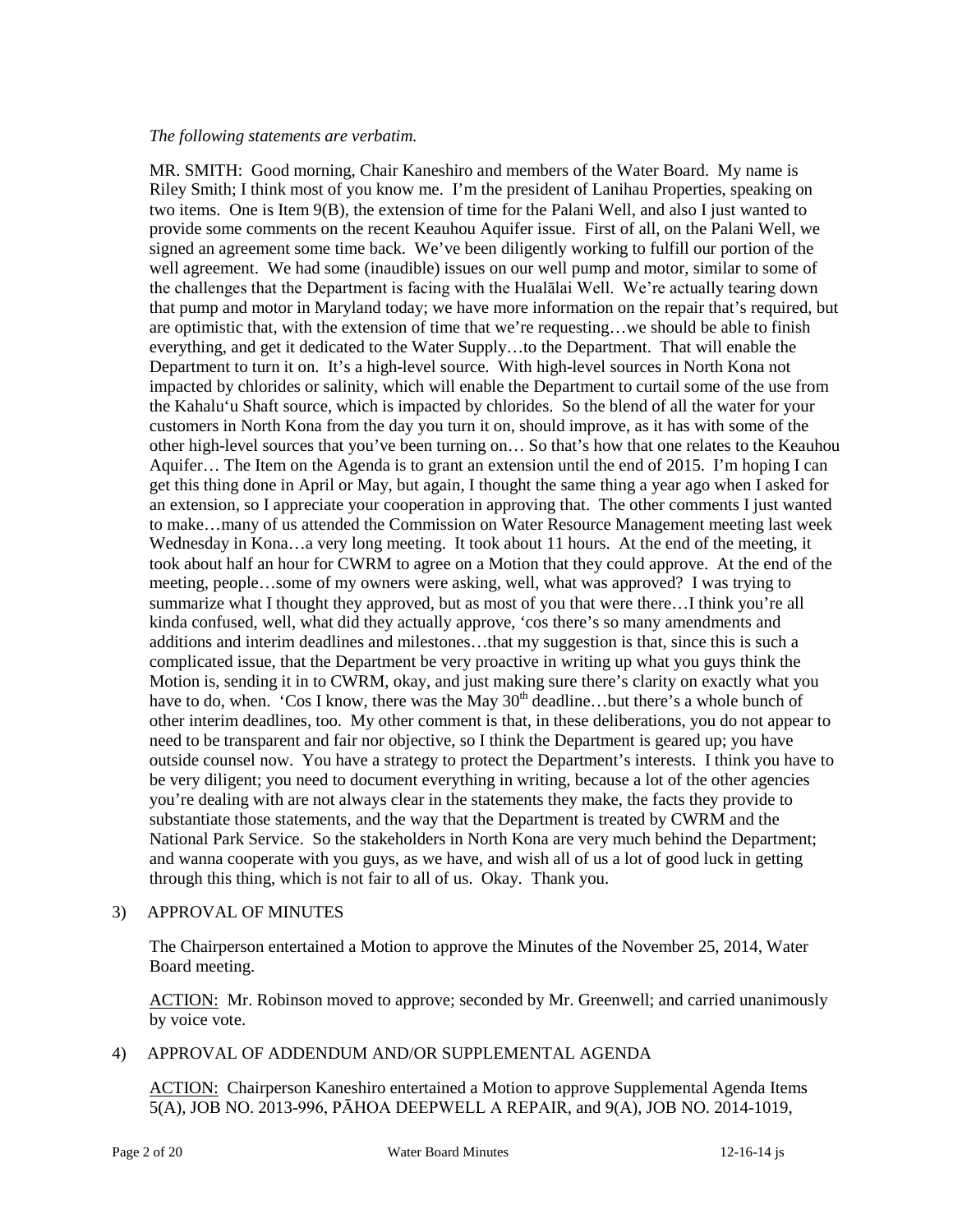HŌLUALOA DEEPWELL REPAIR. Mr. Uyeda moved to approve; seconded by Mr. Greenwell, and carried unanimously by voice vote.

### 5) PUNA:

# A. **JOB NO. 2013-996 RE-BID, PĀHOA DEEPWELL A REPAIR:**

This project generally consists of the demolition and construction of a new well pump pad and replacement of the existing deepwell submersible motor, pump, power cable, column pipe and appurtenances and chlorination of the well and pumping assembly, in accordance with the plans and specifications.

Bids for this project were set to be opened on November 20, 2014, but there were no bids. This project was **re-bid on December 11, 2014**, at 2:30 p.m., and the results are as follows.

| <b>Bidder</b>                                  | <b>Bid Amount</b> |
|------------------------------------------------|-------------------|
| Beylik Drilling and Pump Service, Inc.         | \$134,040.00      |
| Derrick's Well Drilling and Pump Services, LLC | \$160,000.00      |

Project Costs:

| <b>Total Cost:</b>                                     | \$147.444.00 |
|--------------------------------------------------------|--------------|
| 2) Contingencies (10%)                                 | \$13,404.00  |
| 1) Low Bidder (Beylik Drilling and Pump Service, Inc.) | \$134,040.00 |

Funding for this project will be from DWS's CIP Budget under Deepwell Pump Replacement. The contractor will have 180 calendar days to complete this project. The Engineering estimate for this project was \$191,100.00.

The Manager-Chief Engineer had recommended that the Board award the contract for JOB NO. 2013-996 RE-BID, PĀHOA DEEPWELL A REPAIR, to the lowest responsible bidder, Beylik Drilling and Pump Service, Inc., for their bid amount of \$134,040.00 plus \$13,404.00 for contingencies, for a total contract amount of **\$147,444.00**. It is further recommended that either the Chairperson or the Vice-Chairperson be authorized to sign the contract, subject to review as to form and legality by Corporation Counsel.

At today's meeting, the Manager-Chief Engineer reported that DWS had received a protest letter from the second bidder; he asked the Board to defer to the January meeting, to give the Department time to review the letter and respond.

MOTION: Ms. Lee Loy moved to defer this Item until the January meeting; seconded by Mr. Uyeda.

Mr. Robinson asked why the second bidder appealed.

The Manager-Chief Engineer said that the protest letter seemed to indicate that DWS had spec'ed out a certain pump, but that the low bidder had spec'ed out a pump that had not been approved. DWS needs to take a close look at that, and determine what the conditions were as far as the specs (specifications). It appears that DWS staff did not receive any requests for substitution on the pump that the low bidder had submitted; DWS needs to review that.

Ms. Lee Loy asked how long DWS has to respond to the protest.

The Manager-Chief Engineer said he believed DWS has seven days in which to respond to the protest.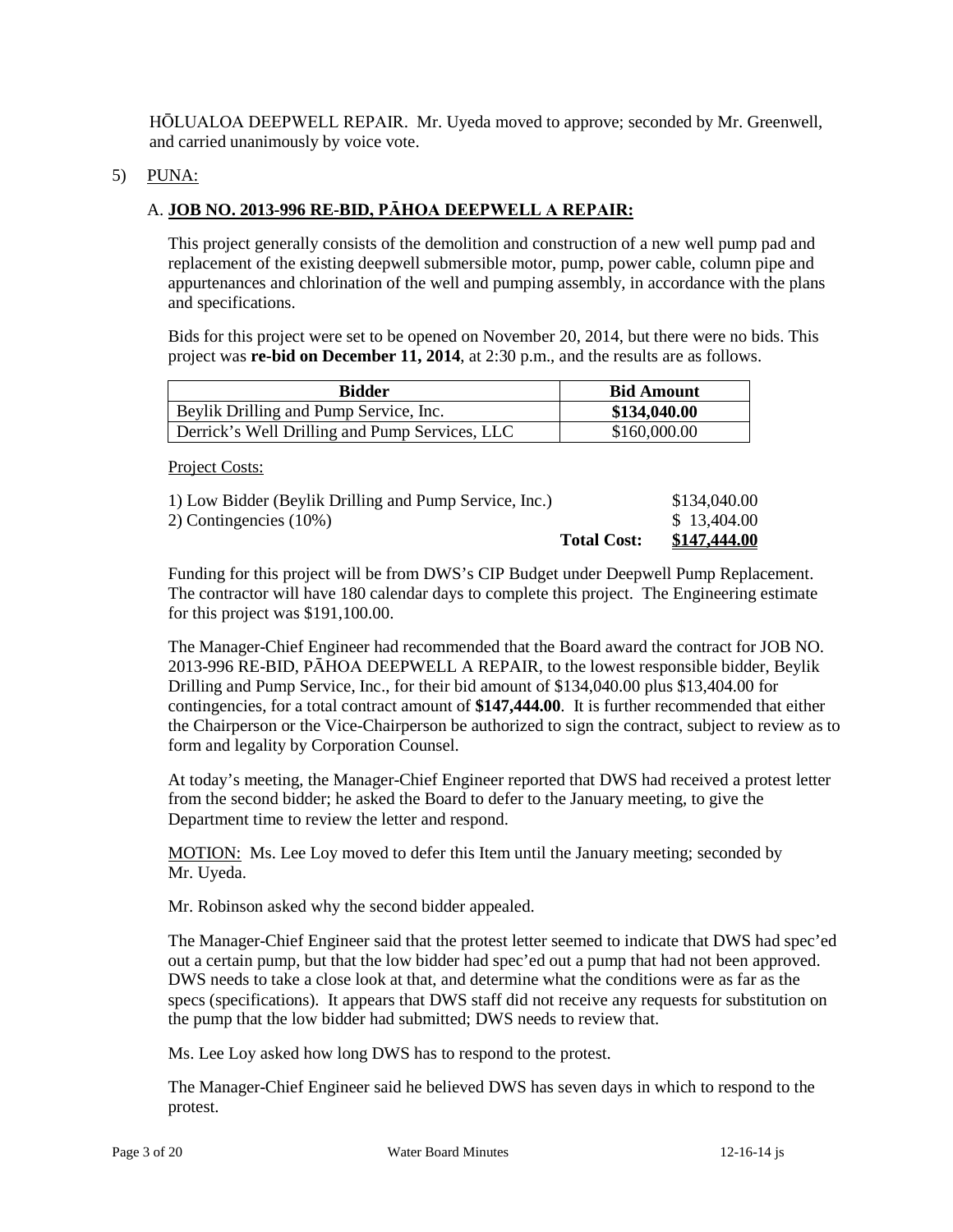Ms. Garson said she was not sure.

Ms. Lee Loy asked if the deferral of this Item to next month would provide enough time to flesh things out.

The Manager-Chief Engineer said this issue should be resolved by next month's meeting.

Mr. Uyeda asked what make of pump was involved.

Mr. Ikeda said it was a Simflo.

ACTION: Motion to defer passed unanimously by voice vote.

### 6) NORTH HILO:

### A. **REQUEST FOR CONSTRUCTION RIGHT-OF-ENTRY FOR ELECTRICAL POWER RELOCATION WORK FOR THE LAUPĀHOEHOE (MANOWAI'ŌPAE) RESERVOIR SITE ON TAX MAP KEY (3)3-6-003:035:**

The Hawaii Electric Light Company, Inc. (HELCO) has requested a construction right-of-entry onto the Department's Laupāhoehoe (Manowai'ōpae) Reservoir site to perform electrical relocation work. This work is necessary, to allow HELCO to relocate existing electrical lines away from the new reservoir that is currently under construction (Job No. 2005-870). Coordination of the entry to our site will be with the District Supervisor and Project Engineer.

The Manager-Chief Engineer recommended that the Board approve the Right-of-Entry request, and authorize the Chairperson or the Vice-Chairperson to execute the document, subject to the approval as to form and legality by Corporation Counsel.

MOTION: Mr. Robinson moved to approve; seconded by Ms. Lee Loy.

The Manager-Chief Engineer said this Right-of-Entry is to allow HELCO on to the site to do their work. This project was previously awarded and approved by the Board, he added.

ACTION: Motion carried unanimously by voice vote.

# 7) HĀMĀKUA:

### A. **RESOLUTION NO. 2014-04, APPROVING THE RECEIPT AND EXPENDITURE OF MONIES FOR THE ĀHUALOA-HONOKA'A WATERLINE – PHASE 2 PROJECT (FUNDED BY THE DRINKING WATER STATE REVOLVING FUND (DWSRF):**

*(Note: Resolution requires roll call vote)*

This Water Board Resolution No. 2014-04 seeks to supersede Resolution No. 2013-01. Resolution No. 2013-01 previously approved a lower amount than what is necessary. The Resolution is a prerequisite for the Drinking Water State Revolving Fund (DWSRF) program. This Resolution is specifically identified for the following project: JOB NO. 2008-945, ĀHUALOA-HONOKA'A WATERLINE PHASE 2, and authorizes the Manager-Chief Engineer or Deputy to execute loans and/or grants with the State Department of Health for up to \$3,200,000.00.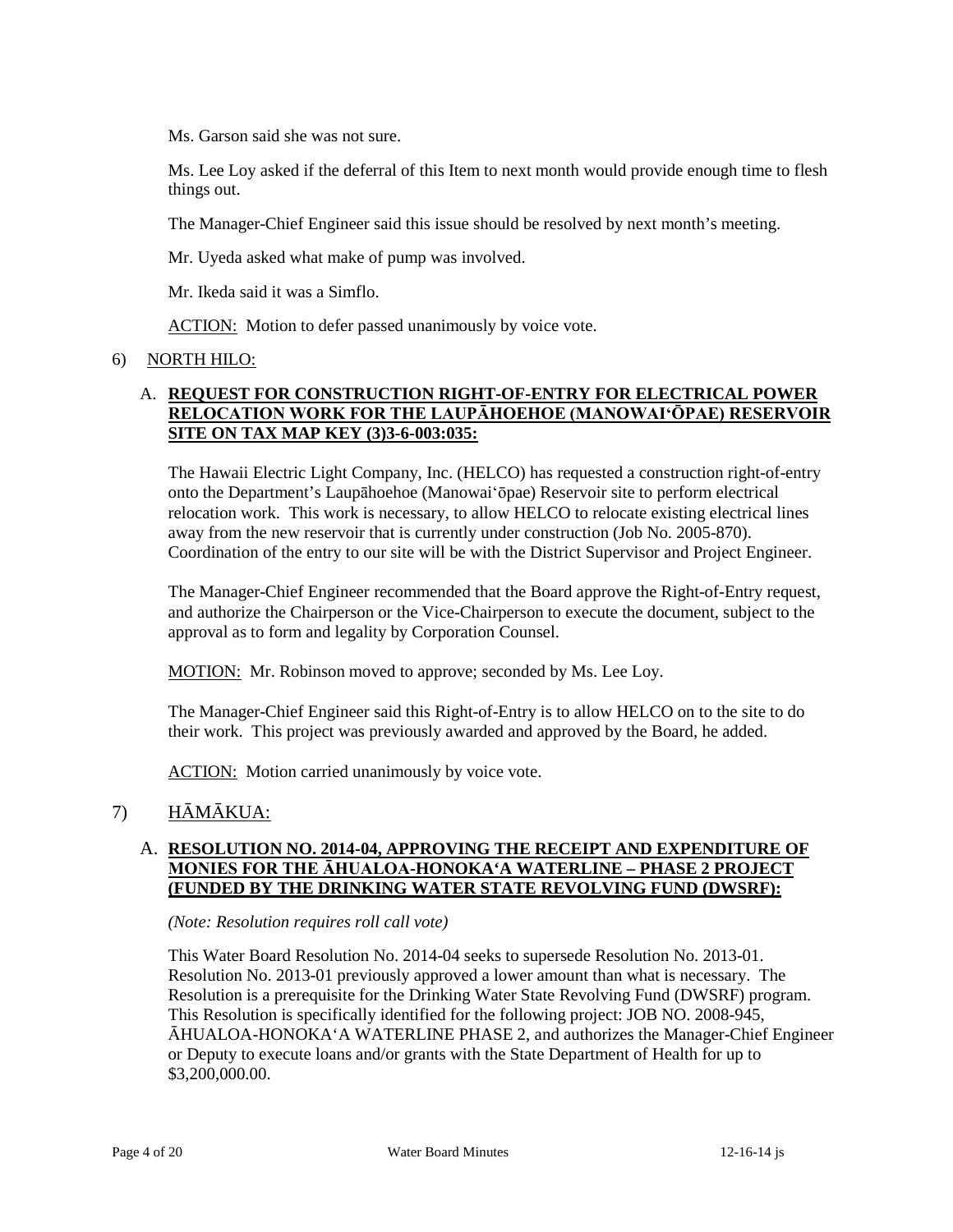The Manager-Chief Engineer recommended that the Water Board adopt RESOLUTION NO. 2014-04, APPROVING THE RECEIPT AND EXPENDITURE OF MONIES FOR THE ĀHUALOA-HONOKA'A WATERLINE – PHASE 2 PROJECT (FUNDED BY THE DRINKING WATER STATE REVOLVING FUND (DWSRF), subject to the approval of Corporation Counsel.

MOTION: Ms. Iokepa-Moses moved to approve; seconded by Mr. Robinson.

The Manager-Chief Engineer said that DWS was able to secure an additional amount for this project from the Safe Drinking Water loan program; this increases the amount from a previous Resolution for this project, that had been approved by the Board prior to going out to bid. This is obviously a positive thing because it means additional monies for the project.

Ms. Lee Loy asked whether there were any reporting requirements for the loan; sometimes loan programs have benchmarks that the borrower must meet.

The Manager-Chief Engineer said yes, there are some reporting requirements.

Mr. Inaba said this program allows DWS to draw, or request, funding right after DWS pays. DWS draws the funds as the project goes along; DWS does not need to wait for the funds until the project is complete.

Ms. Lee Loy said okay, she understood; this was a draw, as DWS spends.

Mr. Inaba confirmed this.

Mr. Uyeda asked for some background on what effect this project will have on the water system.

The Manager-Chief Engineer said that this is Phase 2 of the waterline project that was completed a year or so ago. This waterline will take the water from mauka, across the highway makai into Honoka'a town, he said.

Mr. Uyeda asked how the water is currently being transmitted.

The Manager-Chief Engineer said that DWS pumped water above the highway from Haina Well and Honoka'a Well. The Āhualoa Well is expected to be a better well, he said. That well is currently under repair due to the air issue, but that well will enable DWS to take more water from mauka to makai, the Manager-Chief Engineer said.

Mr. Uyeda said that this affords DWS more flexibility in the transmission of water in the area.

The Manager-Chief Engineer confirmed this.

ACTION: The Secretary took a roll call vote: Ms. Lee Loy (Aye); Mr. Uyeda (Aye); Mr. Robinson (Aye); Chairperson Kaneshiro (Aye); Mr. Greenwell (Aye); Mr. Takamine (Aye) and Ms. Iokepa-Moses (Aye). Motion carried with Seven (7) Ayes, Zero (0) Nays; and One (1) Absent: (Mr. Arikawa).

### 8) SOUTH KOHALA:

# A. **JOB NO. 2011-972, LĀLĀMILO WIND FARM REPOWERING PROJECT, RENEWABLE ENERGY SERVICE AND POWER PURCHASE AGREEMENT; LEASE FROM STATE OF HAWAI`I DEPARTMENT OF LAND AND NATURAL RESOURCES AND SUBLEASE TO LĀLĀMILO WIND COMPANY, LLC:**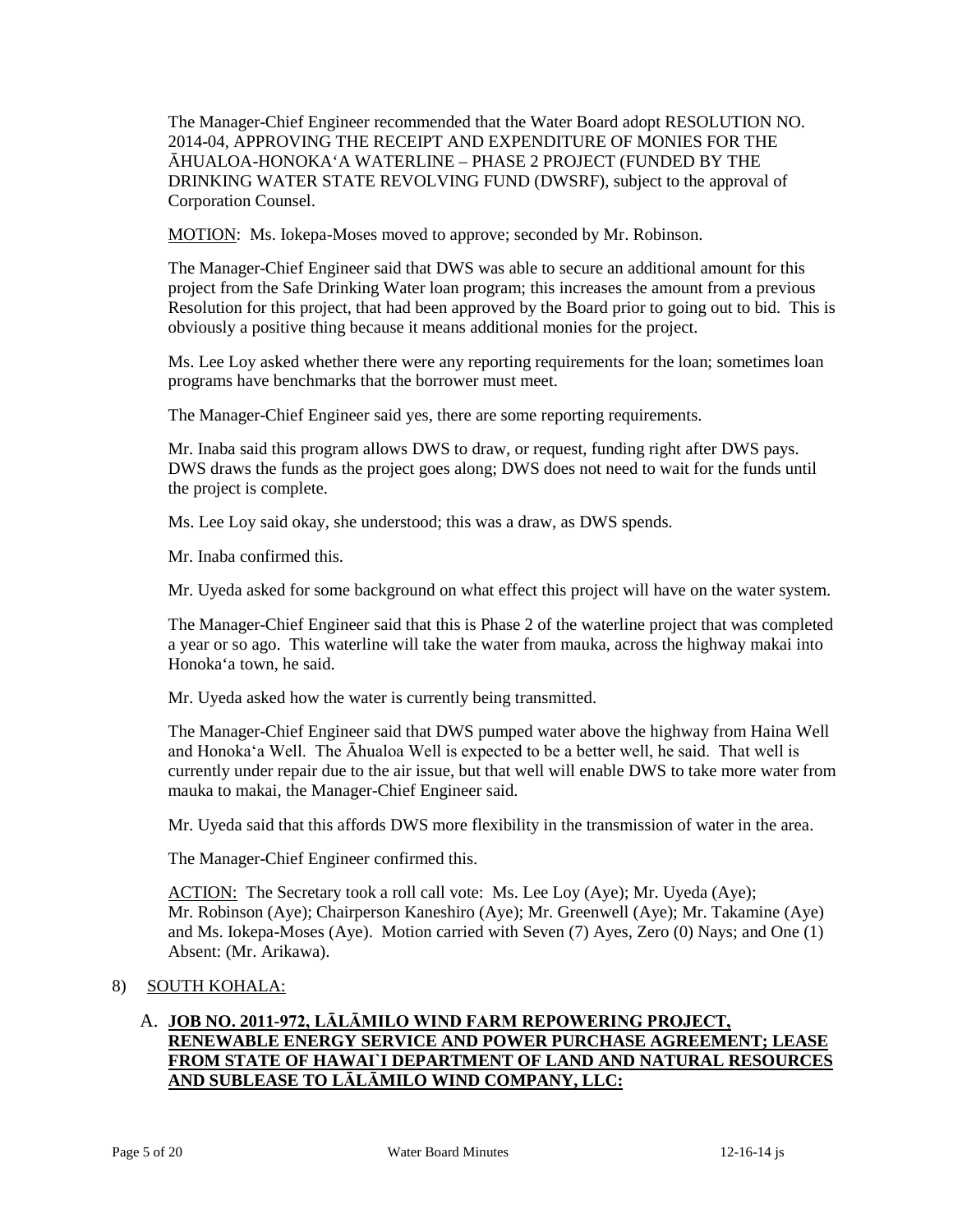The Department of Land and Natural Resources (DLNR) has provided DWS with a copy of the appraisal for the lease for the subject properties, encompassing a total of 83.997 acres. The Board will be discussing this appraisal, and the effect on the Lease and Sublease.

The Developer is also requesting an amendment to the Renewable Energy Service and Power Purchase Agreement, to change the date by which certain conditions precedent to the commencement of construction and installation are to take place. Currently, certain conditions precedent were to take place by September 15, 2014. The Developer is requesting an extension of time to July 31, 2015.

The Manager-Chief Engineer recommended that the Board grant the requested time extension for JOB NO. 2011-972, LĀLĀMILO WIND FARM REPOWERING PROJECT, to July 31, 2015.

MOTION: Mr. Greenwell moved to approve; seconded by Ms. Iokepa-Moses.

Mr. Greenwell asked if there was a handout or something that the Board could read regarding the State lease.

The Manager-Chief Engineer asked if this was what Ms. Garson had prepared.

Ms. Garson said no.

The Manager-Chief Engineer apologized for not providing anything on the lease. He noted that in the Power Purchase Agreement (PPA), there was a time limit that actually ended in September of this year. DWS is still doing additional work to get things done, including agreements with HELCO, which are a requirement for getting the final lease from the Department of Land and Natural Resources (DLNR). The Department needs to get that time limit extended to July 2015, in order to complete the things it needs to get done. The HELCO agreements, as well as the final lease, are needed in order to grant a Notice to Proceed to the vendor. DWS hopes to go to the Land Board for the lease approval next month, he said. The vendor needs the final lease in order to secure the vendor's financing. The Manager-Chief Engineer noted that the Board had approved the lease-in-concept in May or June this year, but the vendor still needs the final lease arrangement.

Mr. Greenwell asked if the Board could go into Executive Session to discuss the appraisal for the lease.

Ms. Garson suggested that the Board go into Executive Session for both Item 8(B), EXECUTIVE SESSION RE: JOB NO. 2011-972, LĀLĀMILO WIND FARM REPOWERING PROJECT, RENEWABLE ENERGY SERVICE AND POWER PURCHASE AGREEMENT; LEASE FROM STATE OF HAWAI`I DEPARTMENT OF LAND AND NATURAL RESOURCES AND SUBLEASE TO LĀLĀMILO WIND COMPANY, LLC, and Item 10(C), EXECUTIVE SESSION RE: DECEMBER 10, 2014, COMMISSION ON WATER RESOURCE MANAGEMENT (CWRM) MEETING ON NATIONAL PARKS SERVICE'S PETITION TO DESIGNATE KEAUHOU AQUIFER AS A GROUND WATER MANAGEMENT AREA.

Mr. Robinson asked why the Board could not instead dispense with other business first, and do the Executive Sessions later.

Ms. Garson said that the Board had a phone call at 10:30 a.m.

Mr. Robinson said okay.

Ms. Garson asked for a Motion to go into Executive Session for Items 8(B) and 10(C).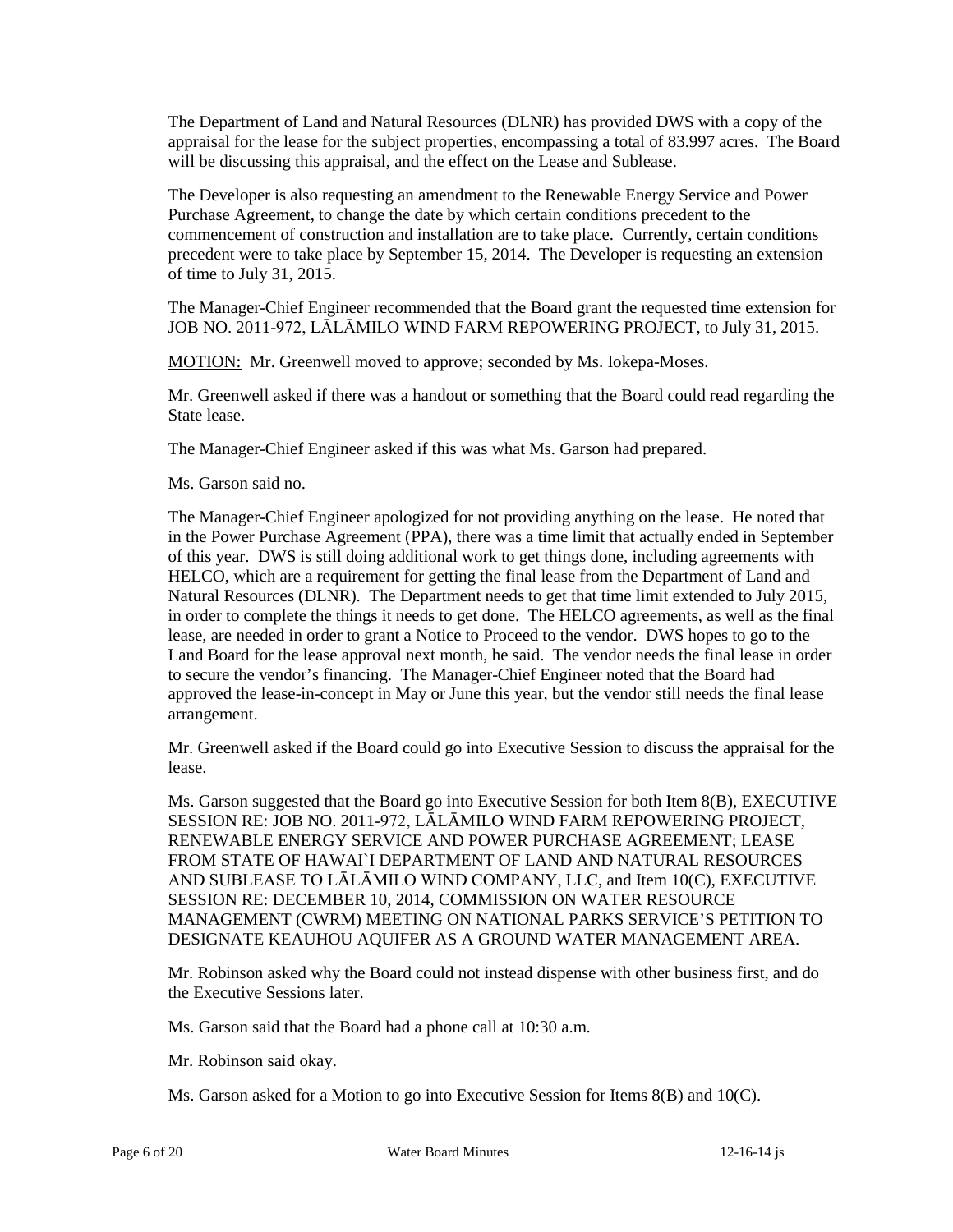ACTION: Mr. Robinson so moved; seconded by Mr. Takamine, and carried unanimously by voice vote.

# B. **EXECUTIVE SESSION RE: JOB NO. 2011-972, LĀLĀMILO WIND FARM REPOWERING PROJECT, RENEWABLE ENERGY SERVICE AND POWER PURCHASE AGREEMENT; LEASE FROM STATE OF HAWAI`I DEPARTMENT OF LAND AND NATURAL RESOURCES AND SUBLEASE TO LĀLĀMILO WIND COMPANY, LLC:**

(*The Board entered Executive Session on this Item, followed immediately after by Item 10(C), DISCUSSION REGARDING DECEMBER 10, 2014, COMMISSION ON WATER RESOURCE MANAGEMENT (CWRM) MEETING ON NATIONAL PARKS SERVICE'S PETITION TO DESIGNATE KEAUHOU AQUIFER AS A GROUND WATER MANAGEMENT AREA), at 10:22 a.m. The Board exited Executive Session at 11:32 a.m.)*

ACTION: Regarding Item 8(B), EXECUTIVE SESSION RE: JOB NO. 2011-972, LĀLĀMILO WIND FARM REPOWERING PROJECT, RENEWABLE ENERGY SERVICE AND POWER PURCHASE AGREEMENT; LEASE FROM STATE OF HAWAI`I DEPARTMENT OF LAND AND NATURAL RESOURCES AND SUBLEASE TO LĀLĀMILO WIND COMPANY, LLC, Mr. Robinson moved to authorize the Manager-Chief Engineer and Corporation Counsel to proceed with negotiations with the State of Hawai'i on the lease; seconded by Ms. Lee Loy. Motion carried unanimously by voice vote.

Ms. Garson reminded the Board that Item 8(A), JOB NO. 2011-972, LĀLĀMILO WIND FARM REPOWERING PROJECT, RENEWABLE ENERGY SERVICE AND POWER PURCHASE AGREEMENT; LEASE FROM STATE OF HAWAI`I DEPARTMENT OF LAND AND NATURAL RESOURCES AND SUBLEASE TO LĀLĀMILO WIND COMPANY, LLC, had a Recommendation regarding the time extension to July 31, 2015.

ACTION: Mr. Robinson moved to grant the time extension; seconded by Mr. Greenwell, and carried unanimously by voice vote.

Ms. Lee Loy suggested now taking up Item 10(C), which was covered in Executive Session.

Ms. Garson suggested instead that the Board move on that Item later when its companion Item 10(B) comes up, in order to allow further discussion of the Item. She suggested going back to the Agenda order at this time.

# C. **REQUEST TO CONSENT FOR ASSIGNMENT AND TRANSFER OF WATER UNITS MAUNA KEA PROPERTIES, INC.:**

Mauna Kea Properties, Inc. (MKP), MK Parcel F, LLC (Parcel F LLC), and One Puako Bay Associates, LLC (One Puako LLC) requests DWS consent to allow One Puako LLC, to receive an assignment of 11 water units from MKP's allocation from the Parker Wells 3 and 4 Tri-Party Agreement (Agreement) dated April 6, 2006. Parcel F LLC and One Puako LLC have shared ownership and under the management of the same individual, Mr. Kevin J. Hayes. Parcel F LLC will limit their development to 74 units of water or 40 residential units, whichever results in fewer units of water. The original estimate for water assignment to Parcel F LLC was 102 water units.

Tokyū Corporation, successor in interest to Mauna Lani Service, Inc. (MLS) and the third party in the Agreement, has also consented to the 11-unit assignment to One Puako LLC.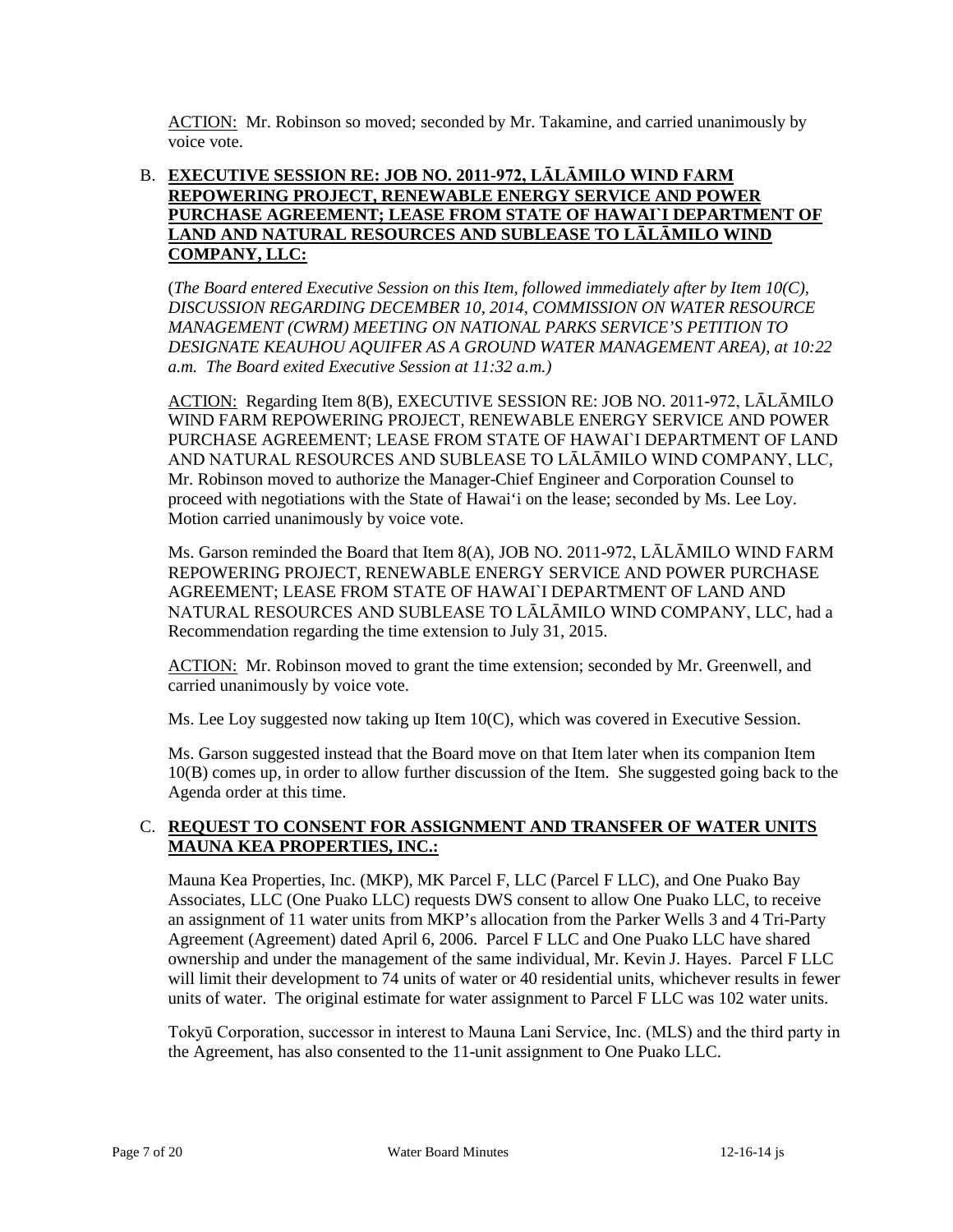Although One Puako LLC is not in the development area as defined in the Tri-Party Agreement, it is being served by the same system that provides MKP's allocation of water from the Tri-Party Agreement.

Staff has reviewed the proposal and finds it acceptable.

The Manager-Chief Engineer recommended that the Water Board accept the consent documents subject to the approval of the Corporation Counsel as to form and legality, and that either the Chairperson or the Vice-Chairperson be authorized to sign the documents.

MOTION: Ms. Iokepa-Moses moved to approve; seconded by Mr. Greenwell.

Chairperson Kaneshiro invited Messrs. Sidney Fuke, Alan Okamoto and Kevin Hayes to the speaker's table.

Mr. Fuke introduced himself as a planning consultant, who is assisting Mr. Hayes on some land use entitlements associated with this project. He assured the Board that the handout that he had just distributed would not take too long to go through. He introduced Mr. Hayes as the principal managing member of both of the subject properties, one of which is the receiving property and the other is the donor property. He also introduced Mr. Okamoto, an attorney who was on hand to answer any technical legal questions regarding the transfer of the water units. Mr. Fuke pointed out Puakō as the receiver property; this is right next to the boat ramp.

In Figure 1 in the handout, there are three existing parcels right now, collectively just under seven acres in size. The property is zoned Resort, and based on the zoning, it is capable of supporting more than 240 units. However, that is not what Mr. Hayes plans for; his plans, as indicated in Figure 2, call for a maximum seven-lot subdivision – instead of 200-plus units. Currently, he has three parcels, and all he wants to do is increase the parcels by four additional lots, Mr. Fuke said. Associated with that, Mr. Hayes had applied for and secured a Special Management Area (SMA) permit from the Planning Commission. What this property needs, in order to accomplish the seven-lot subdivision, is to get a minimum of four additional water units, he said. That is the reason why Mr. Fuke and his associates are seeking this transfer. Puakō is the receiver property, and the donor property is a property in Mauna Kea, shown highlighted in yellow in Figure 3. This property is situated on the mauka side of the Queen Ka'ahumanu Highway; it is zoned for multiple-family, and is capable of supporting 122 units. However, Mr. Hayes' plans, as indicated in Figure 4, are not to do a maxed-out type of project with 120-odd units; instead, he wants to do just 36 residential-sized lots. Those lots would vary in size from 14,000 to 23,000 square feet each. Mr. Fuke said that to be able to do that, his associates had to get several things entitled. Among them was to get a Planning Use Development (PUD) permit, issued by the Planning Director; this was because the roadway standards are a little bit less than County-dedicable standard, and the desire was to be fitting for that particular environment, Mr. Fuke said. His associates also received tentative subdivision approval on December 8 of this year.

The request before the Board today involves a transfer of a portion of its water units to the Puakō property. He noted that the Mauna Kea currently has an allocation of 102 water units. Mauna Kea would refrain from using all 102 of its allocated units, and instead would reserve only 74 of its allocated units. Mauna Kea would then transfer 11 units to the Puakō property, which would leave a balance of 17 unused units, Mr. Fuke said. Mauna Kea, to reduce its water consumption demand, has already established a private irrigation system. Mauna Kea will be tapping into that private irrigations system, so it will not be using potable water for irrigation. Mr. Fuke noted that County standards and hydrologists like Mr. Tom Nance would attest that the minimum requirement for water for a residential lot subdivision is generally one water unit per parcel, or 400-600 gallons per day (gpd). However, Mr. Hayes' project plans to allocate a maximum of two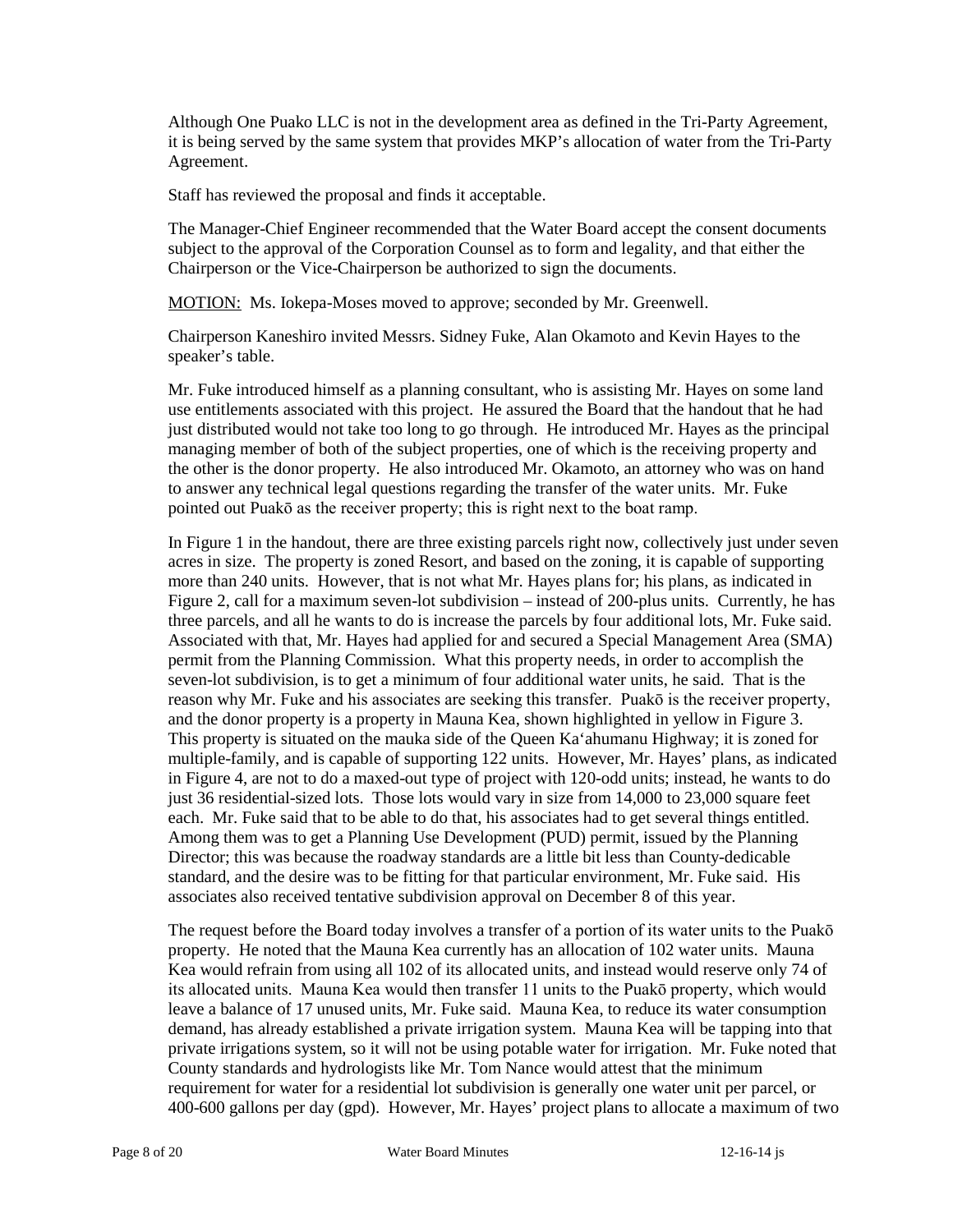units per lot, to make sure that they do not exceed the total allocation for the property. This is in case the individual parcel needs a little more than one water unit each, he said.

Mr. Fuke said that he and his associates had appeared before the Board in February of this year to request the transfer of water units, but at that time, there was an issue regarding the Tri-Party Agreement, whose parties were DWS, the Mauna Kea and the Mauna Lani. He said the Board wisely decided that all of the parties needed to consent to that Tri-Party Agreement. Noting that the water system falls within the same region, it took until now to have the Tri-Party Agreement finally consented to by Mauna Lani, Mr. Fuke said. That was consummated on November 26 of this year, he said. The reason for the difficulty in getting Mauna Lani to agree was because the original party to the Tri-Party Agreement was called Mauna Lani *Services*, which no longer exists. Therefore, everybody had to go back up to the parent company in Japan, whereupon much discussion took place. Fortunately, the consent was given, Mr. Fuke said. The developer has been looking at a number of options for getting water to this site, he said, pointing to Page 2, Item C, on Mr. Fuke's handout, entitled "Water Options for the Puakō Property." As part of the subdivision process, the developer has to comply with the Subdivision Code, which says that one must have a water system which meets DWS requirements. While there is a way to get relief from that requirement, there is a Catch 22 called "Rule 22"; this Rule stipulates that one can get relief by using a catchment system, provided that it is in a rainfall area that exceeds 60 inches a year. It is virtually impossible that Puako, with approximately 10 inches of rainfall a year, will ever get that level of rainfall, Mr. Fuke said. Therefore, Puakō does not qualify for that relief. DWS's commitment policy in Puakō only allocates one water unit per existing lot of record. That is a very responsible policy, based on the resources in the area. The Puakō property in question here has only three water units; it needs to have four additional units, he said. One of the other options is to have a reverse osmosis system. However, that would be a costly proposition, and would need a variance because it is a system which does not meet DWS standards under the Subdivision Code. Developing an on-site well would not be feasible, because this property is almost at sea level, and an on-site well is not likely to be successful, and that too would fail to get a variance because it would not meet DWS standards, Mr. Fuke said. He cited the example of a system up in Āhualoa where a variance was granted; the system was a "mini-version" of the DWS standard. The developer in that case had a primary well and a back-up well, along with operating pumps, a storage tank, etc., to service six ag lots. The other option for the Puakō developer might have been to develop an *off*-site well, using the same aquifer, like the Lālāmilo System. However, that would entail finding a property, drilling a primary well, drilling a back-up well, developing the transmission line, the tank and a separate waterline coming down to the Puakō property. That option would be unfeasible, Mr. Fuke said.

All things considered, the most feasible option is what the developer is asking for right now: to have the 11 surplus water units transferred from one property to the other, Mr. Fuke said. The source is already proven; the water commitment is already there. The well is already developed, he said. The State Water Commission's predecessor entity approved the entire project; they issued the well-drilling permit, the installation permit, as well as the Notice of Completion permit, Mr. Fuke said. The State certified the amount of resource that was capable of being drawn from that particular well source; based on that, DWS ruled that the three parties (i.e., Mauna Lani, Mauna Kea and DWS) would each get their respective share of the allocation. The transfer in question would not create any additional stress on the existing water resource. Whether the water resource is used at Mauna Kea or at Puakō, the water is coming from the same well and the same resource, Mr. Fuke said. This is not like asking for an additional straw to be put into that well; whatever comes out from that initial straw would now be just redistributed, he said. That is the request today, Mr. Fuke said. The resource is there; it is available. The developer has gotten the consent of the donor and the receiver, and all of the private parties have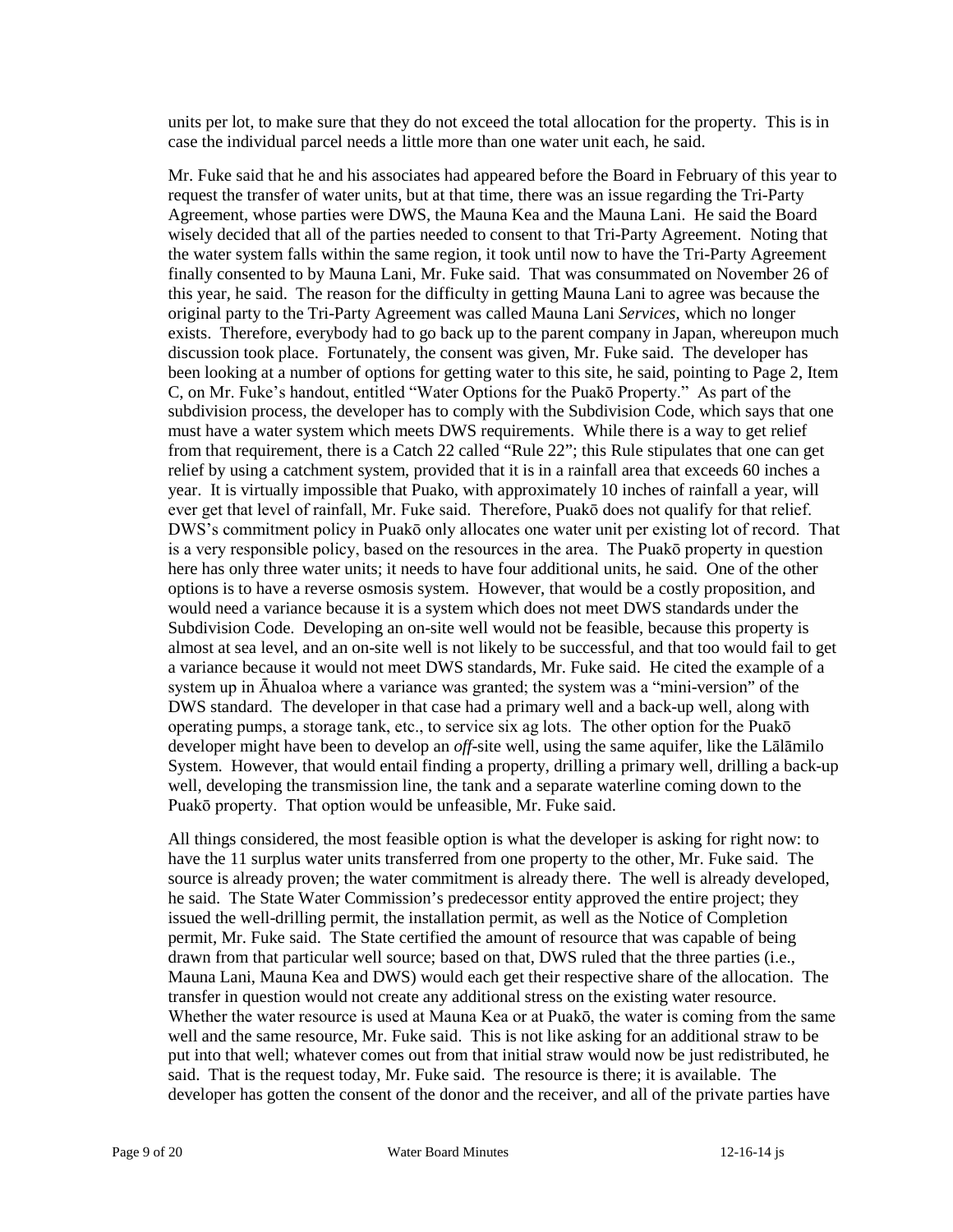agreed to the transfer, he said. All that Mr. Fuke and his associates are asking for is for the Board to ratify the agreement, he concluded.

Ms. Iokepa-Moses, recalling the February Board meeting, said that the transfer sounded like a very good plan, whereby the developer would be under-utilizing the property. However, the issue then was that there were three parties, and not all of the parties were in agreement. She said she recalled that the issue was one of setting a precedent regarding the transfer of water rights from one property to another – even though this plan sounds like it would benefit the community. The problem is that this would be opening the door to everybody else to come in and start changing water rights to different properties, Ms. Iokepa-Moses said. That was the concern that she recalled from the February meeting. She asked how the other Board members felt.

Ms. Lee Loy said she shared that concern. She noted that the developer had received his Special Management Area (SMA) approval just a couple of months ago. She asked if there were a density cap on that SMA.

Mr. Fuke said that there was a cap of seven units.

Ms. Lee Loy asked about the Planned Use Development (PUD) permit listed on Mr. Fuke's handout. She noted that PUDs entail a lot of conditions, and asked whether there are some timing elements.

Mr. Fuke confirmed this.

Ms. Lee Loy asked what the timing elements were on the SMA and the PUD.

Mr. Fuke said that on the SMA portion, the final subdivision approval had to be secured within five years of October 2014; so that will be in 2019. On the PUD portion, subdivision approval needs to be secured within a year; tentative approval has already been issued, Mr. Fuke said.

Ms. Lee Loy asked if there were conditions to the tentative approval.

Mr. Fuke said yes, a final plat map must be submitted within three years, etc.

Ms. Lee Loy, noting that Mr. Fuke had said the water is servicing the same area, asked DWS staff about the aquifer involved here. She asked whether this was a separate aquifer from the (Keauhou) Aquifer.

Mr. Fuke confirmed this.

Ms. Lee Loy, alluding to the ongoing update of the Water Use and Development Plan (WUDP), noted that there were two areas that were identified as "sensitive;" she asked if the aquifer that covers Puakō was one of these areas.

The Deputy said yes.

Mr. Hayes asked to address Ms. Iokepa-Moses's earlier point regarding the issue of precedents. He said that this transfer would not be without precedent; there have been other transfers like this in the past. He said that he and his associates had gone to great lengths to try to establish a very positive precedent here. Mr. Hayes said that there is common ownership between the two parcels, and both parcels are within the same water system; these factors alone set a pretty hard standard to meet. There is no money being transferred between the two parties: that is covenanted in the agreement, he said. That sets a really narrow window, he added. The current proposed arrangement is trying to establish two positive precedents for DWS's Engineering staff. One involves the fact that most lots in Puakō had one water unit per lot. The developer wants to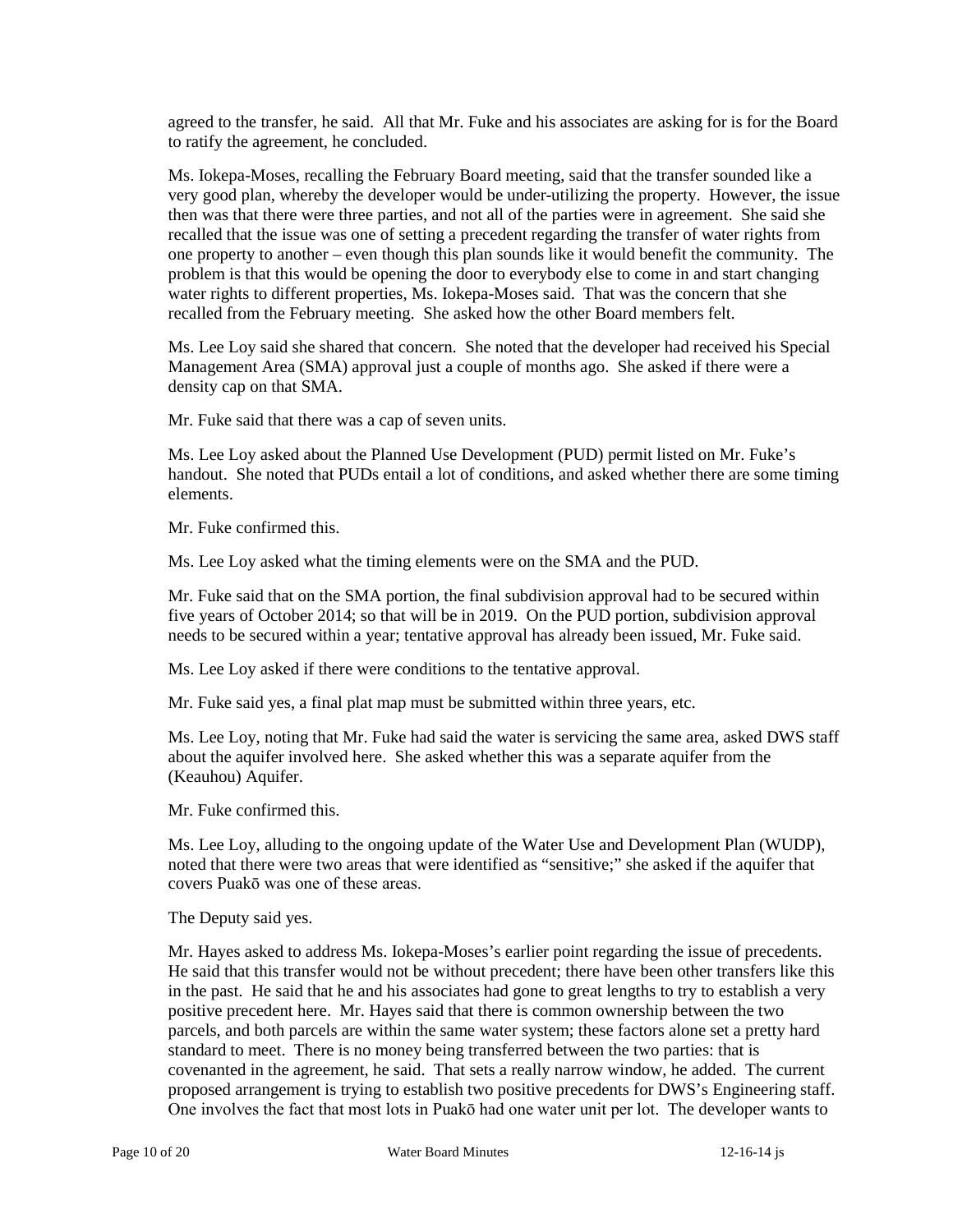transfer 11 water units to Puakō, adding to the three existing water units to make a total of 14. This would establish a precedent of *two* water units per residential lot, which currently none of the residents have. This would help Engineering staff going forward by preventing Puakō from being a potential abuser of these water units, Mr. Hayes said. The second precedent is being establishing in "F" Parcel in Mauna Kea, where all of the development's landscaping needs must be taken care of by non-potable water from the private water supply. This encompasses all landscaping for residents, as well as the common area, he said. The developer is also requiring that on "F" Parcel, there will be 74 water units for 36 lots; this will be a 2 to 1 requirement like at Puakō. The developer will effectively be retiring around 60 water units, taking them out of the system so that they can never be used, Mr. Hayes said. That will be the overall effect of approving this transfer; the developer will be basically decreasing the demand on the overall water system into perpetuity, he said.

Mr. Greenwell asked what happens with the 17 water units that the developer will not be using. He also asked if the developer was aware of DWS's project to upgrade to the Puakō waterline; he asked how that would affect the development.

Mr. Fuke said that he believed the 17 unused water units go back to the Mauna Kea allotment. Mauna Kea was allocated X number of water units; as part of their purchase, Mauna Kea was allotted 102 units. Therefore, whatever units are not used for this property go back again into Mauna Kea's allotment, and DWS would monitor how they are used. Regarding the Puakō waterline project, Mr. Fuke said that even if the water improvement lines are made, it goes back to a source issue. Even if the line is improved, if the source is not available, DWS will not issue additional water commitments to that property.

Ms. Lee Loy asked whether, in the event that the transfer did not occur, the water units would still stay back at Mauna Kea.

Mr. Fuke said this was correct.

Ms. Lee Loy asked if those units would just go unused.

Mr. Hayes said that in the event that the transfer did not occur, he as the developer of that parcel would revisit whether he wanted to go to only 36 lots; he would go back up to a higher number of lots. He said that in fact, the Mauna Kea people suggested that there be 74 residences on that "F" Parcel. He said that the current plan is to deliberately downsize the number of residences to accommodate this transfer.

Ms. Lee Loy said that this is a lot to digest; she said she wanted to consult with Ms. Garson amid the concerns she had vis a vis DWS Rules.

ACTION: Ms. Lee Loy moved to go into Executive Session; seconded by Mr. Takamine, and carried unanimously by voice vote.

(*The Board entered Executive Session at 11:56 a.m., and exited Executive Session at 12:14 p.m.)*

Mr. Robinson said that he was aware that the Board had a Motion on the floor to approve this transfer, but he wanted to make a Motion to Defer the vote on this Item until the February 2015 Board meeting. This would provide time for Corporation Counsel and the developer's attorney to arrive at an understanding on the project and the entitlements, particularly as they relate to DWS's Rule 5.

MOTION: Mr. Robinson so moved; seconded by Ms. Lee Loy.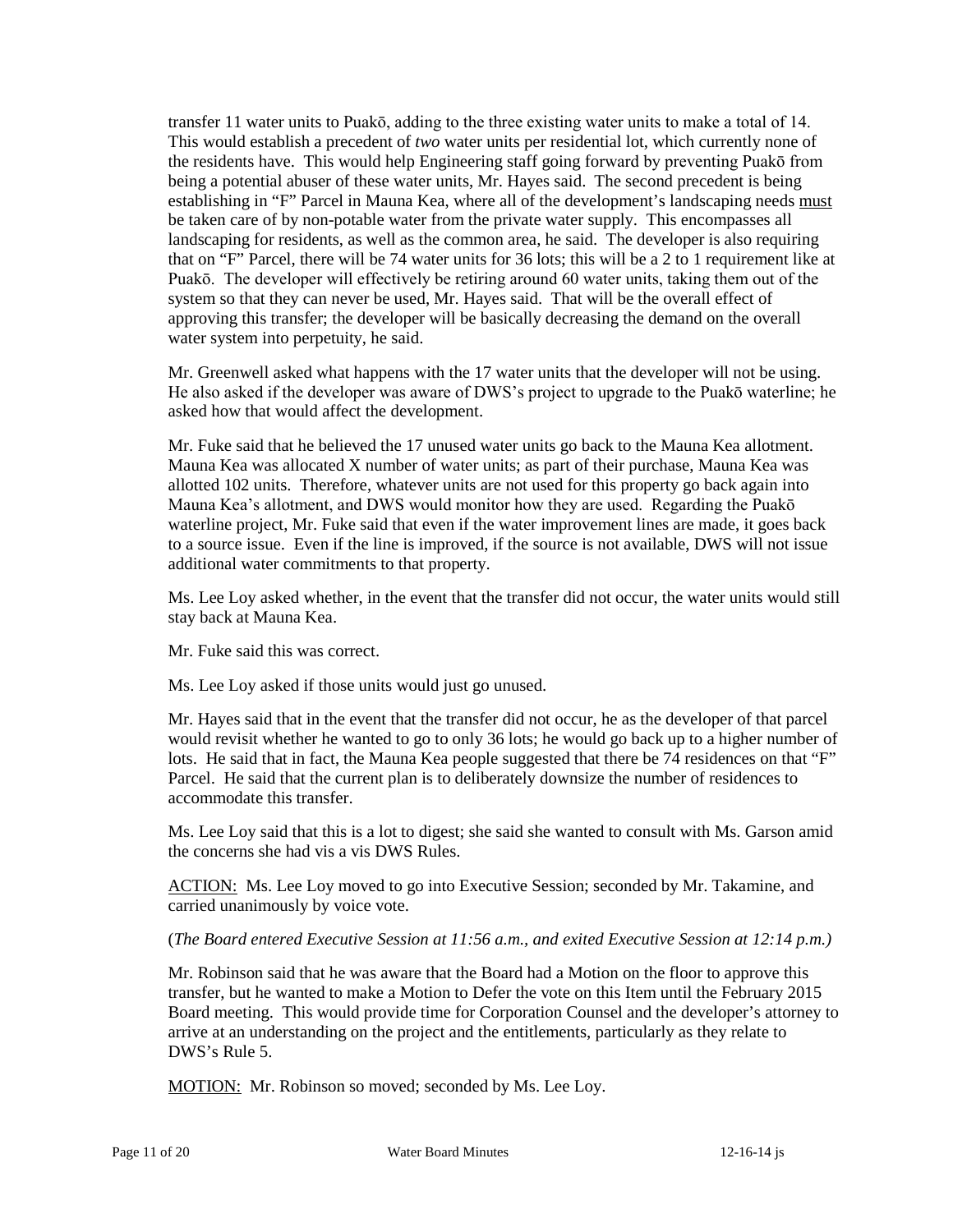Ms. Lee Loy commented that this Item posed a lot for the Board to digest, and the Board is having some heartburn regarding some of the DWS Rules. She also noted that there are other things going on in this Aquifer, with a lot more questions than answers. This would be a good opportunity to take a pause to allow Ms. Garson to work with the developer's legal counsel.

Mr. Fuke said that was perfectly understandable, and that was a wise move on the part of all parties.

ACTION: Motion carried unanimously by voice vote.

### 9) NORTH KONA:

# A. **JOB NO. 2014-1019, HŌLUALOA DEEPWELL REPAIR:**

This project generally consists of the replacement of the existing deepwell submersible motor, pump, power cable, column pipe and all appurtenant equipment, such as strapping, chlorination of the well and pumping assembly; and electrical work involving the installation of a new step-up transformer, in accordance with the plans and specifications.

Bids for this project were opened on December 11, 2014, at 2:00 p.m., and the following are the bid results:

| <b>Bidder</b>                                  | <b>Bid Amount</b> |
|------------------------------------------------|-------------------|
| Derrick's Well Drilling and Pump Services, LLC | \$335,000.00      |
| Beylik Drilling and Pump Service, Inc.         | \$345,200.00      |

Project Costs:

| <b>Total Cost:</b>                                             | \$368,500.00 |
|----------------------------------------------------------------|--------------|
| 2) Contingencies (10%)                                         | \$ 33,500.00 |
| 1) Low Bidder (Derrick's Well Drilling and Pump Services, LLC) | \$335,000.00 |

Funding for this project will be from DWS's CIP Budget under Deepwell Pump Replacement. The contractor will have 360 calendar days to complete this project. The Engineering estimate for this project was \$406,500.00.

The Manager-Chief Engineer recommended that the Board award the contract for JOB NO. 2014- 1019, HŌLUALOA DEEPWELL REPAIR, to the lowest responsible bidder, Derrick's Well Drilling and Pump Services, LLC, for their bid amount of \$335,000.00 plus \$33,500.00 for contingencies, for a total contract amount of **\$368,500.00**. It is further recommended that either the Chairperson or the Vice-Chairperson be authorized to sign the contract, subject to review as to form and legality by Corporation Counsel.

MOTION: Ms. Iokepa-Moses moved to approve; seconded by Mr. Robinson.

Ms. Lee Loy asked if the second bidder will challenge this bid; she noted that the same two bidders were involved in the Pāhoa Deepwell A Repair bid, which one of the bidders is protesting.

The Manager-Chief Engineer said that there is no protest on this bid so far.

Ms. Lee Loy asked when the window to protest closes.

Ms. Garson said it was five or seven days; she could not remember which.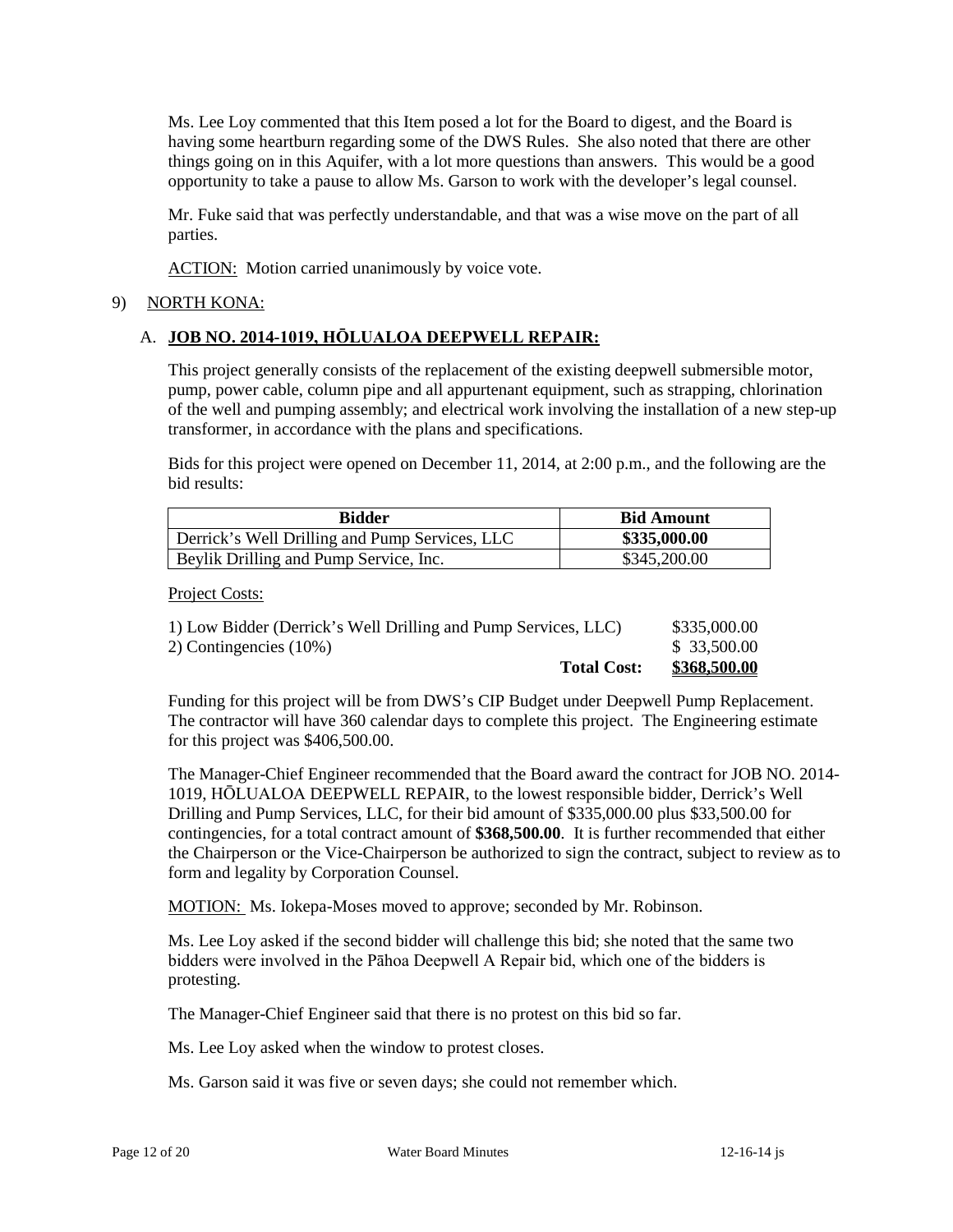Mr. Inaba said that a protest could even be lodged after the award, but there are different requirements.

Ms. Garson said yes, there are different requirements, based on when they get knowledge of the problem.

Mr. Greenwell asked for clarification regarding the fact that this bid involves a pump replacement; he asked if it really takes a year. He asked if it was because the contractor needs to make a brand-new pump; he asked what causes the greatest time delay.

The Manager-Chief Engineer confirmed that the contractor has to make the pump; it is not an offthe-shelf item. The contractor needs to look at what DWS's specs are on the pump and motor, and make sure that they can produce it. He noted that the pump must be manufactured, shipped over, put into the ground, run and tested, etc.

Mr. Ikeda said there are a couple of more things regarding this particular bid. Because the original hole was so tight, DWS is using a smaller cable so that a conduit can be run down the hole. To do that, DWS has to put in a new transformer. In order to put in a new transformer, DWS needs to get an electrical design done, and must order the transformer. That is a long-lead item, he said.

Mr. Greenwell asked what happens if there is a problem with the pump once it gets here. He asked who would be liable for transportation, etc.

The Manager-Chief Engineer said that DWS would look at who would be liable for whatever happened: either the contractor or DWS. DWS would take a good look at whether the liability lies with DWS or the contractor, he said.

Mr. Greenwell asked whether there should be a requirement that the manufacturer test these pumps before they leave the Mainland.

Mr. Ikeda said they do test the pumps.

The Manager-Chief Engineer said that the manufacturer certifies that the pumps are built to DWS's specs. He said he was pretty sure that there was some kind of certification that is required of the manufacturer.

Mr. Ikeda said that there is certification required of the manufacturer, who runs the pump through a test before shipping the pump.

The Manager-Chief Engineer said that the manufacturer tests the pump at the factory.

Mr. Ikeda confirmed this.

Ms. Lee Loy asked if the Deputy did a pre-bid meeting on this project, to notify the bidders that the Board does not grant time extensions.

The Deputy said he did not do a pre-bid meeting on this one, but assured that DWS holds contractors accountable on their time frames. He thought this time frame should be adequate.

Mr. Robinson said he was glad that DWS had two competitive firms bidding on this.

**ACTION:** Motion carried unanimously by voice vote.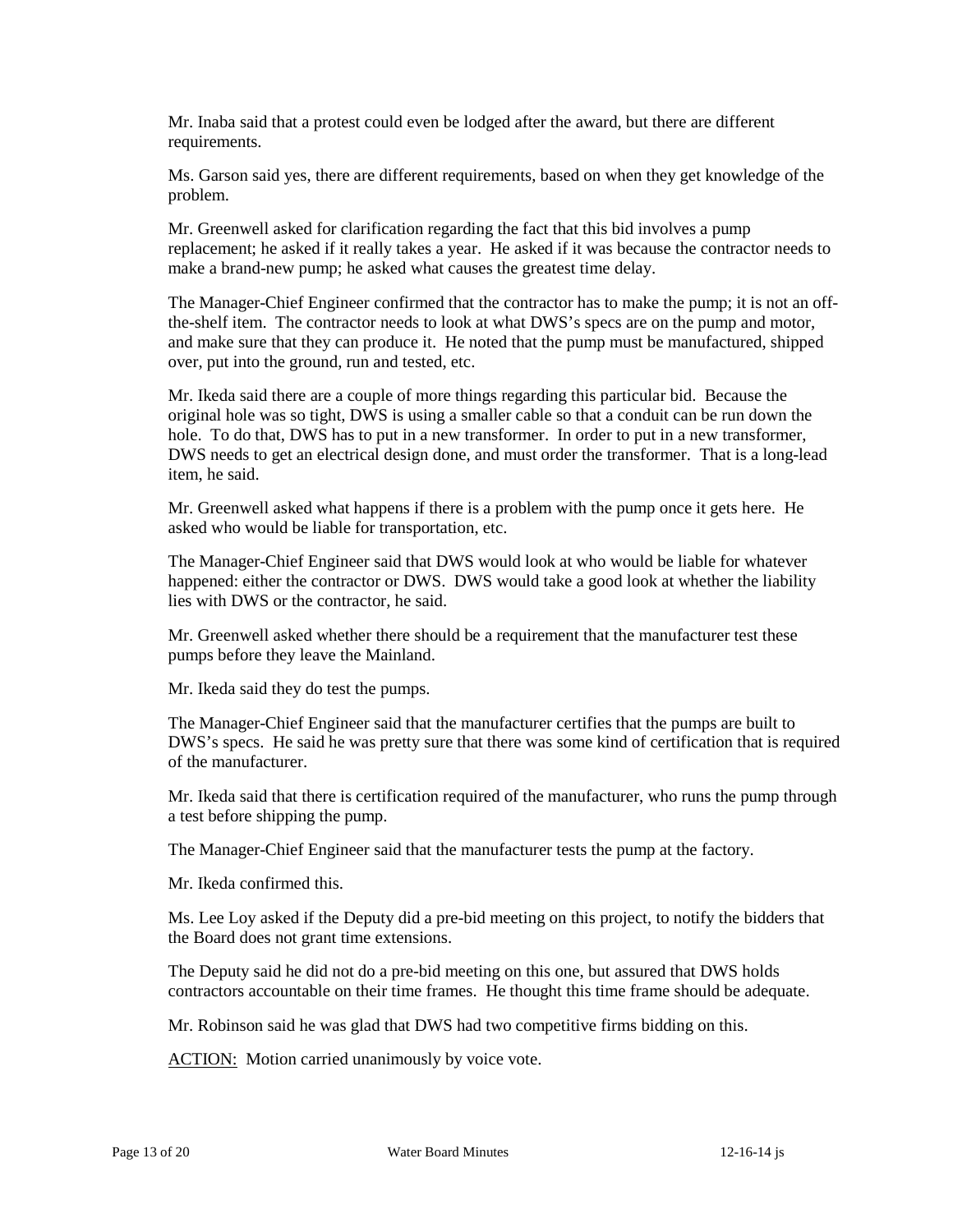# B. **FIRST SUPPLEMENTAL WELL DEVELOPMENT AGREEMENT DATED AUGUST 12, 2009; PALANI WELL (TMK: 7-4-002:008):**

The developers Lanihau Properties, LLC, West Hawaii Business Park, LLC, and Palani Ranch Company, Inc. ("Owners") request an extension of the "Completion Deadline" identified in Section 1(b) of the First Supplemental Well Development Agreement dated August 12, 2009 ("Agreement"), due to circumstances beyond the control of the Owners. The original "Completion Deadline" as specified in the Agreement was December 31, 2011 and the request as allowed by the Agreement, would change the "Completion Deadline" to December 31, 2015.

DWS Staff has been kept apprised of the situation and has no objections to the extension request. All other requirements and conditions of the Agreement will remain unchanged.

The Manager-Chief Engineer recommended that the Board approve the extension request to change the "Completion Deadline" as defined in the First Supplemental Well Development Agreement from December 31, 2014, to December 31, 2015.

MOTION: Mr. Robinson moved to approve; seconded by Ms. Lee Loy.

The Manager-Chief Engineer said that DWS has no objections to approving the time extension to December 31, 2015. He noted that Mr. Riley Smith had testified earlier that the well could be put back online earlier, mentioning April as a possibility.

Mr. Greenwell said that for the record, he wanted to abstain from the vote.

Mr. Robinson noted that this project is just another pump gone bad.

Ms. Lee Loy said that DWS has had a few of those.

The Manager-Chief Engineer said that Mr. Smith had mentioned that similar issues have arisen with one of DWS's well repairs.

ACTION: Motion carried with six (6) Ayes, and one abstention (Mr. Greenwell).

### 10) MISCELLANEOUS:

### A. **DEDICATION OF WATER SYSTEMS:**

The Department has received the following document for action by the Water Board. The water system has been constructed in accordance with the Department's standards and is in acceptable condition for dedication.

### a. **GRANT OF EASEMENT**

(For Access and Utility Purposes) Laupāhoehoe 0.5 MG Reservoir Grantors: Robert Mark Stanga and Janice Marie Stanga Tax Map Key: (3) 3-6-003: 003 (Portion)

The Manager-Chief Engineer recommended that the Water Board accept this document subject to the approval of the Corporation Counsel and that either the Chairman or the Vice-Chairman be authorized to sign the document.

MOTION: Mr. Robinson moved to approve; seconded by Ms. Lee Loy.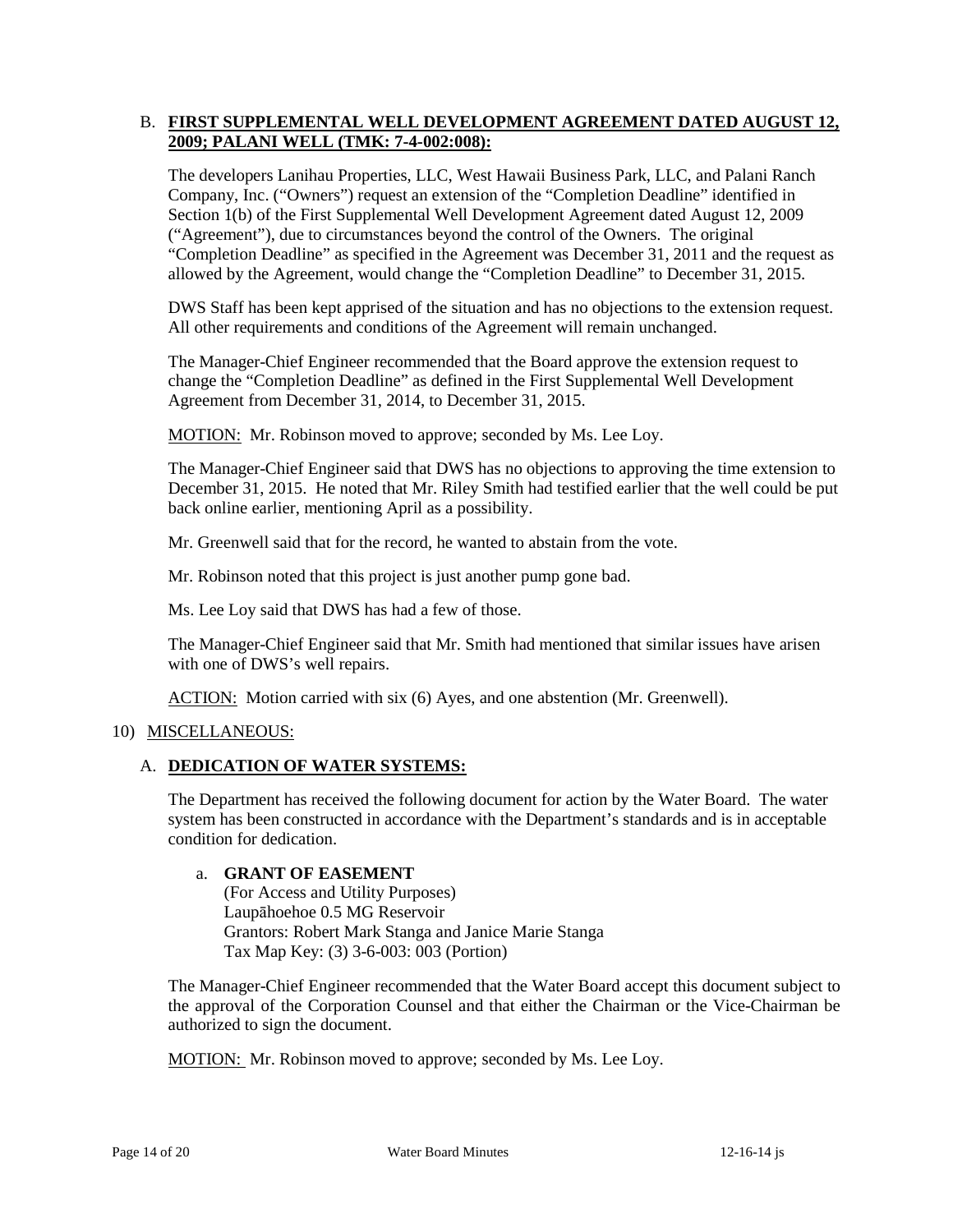The Manager-Chief Engineer said that this Grant of Easement was required for the Laupāhoehoe 0.5 MG Reservoir project, which the Board has approved.

ACTION: Motion carried unanimously by voice vote.

# B. **DISCUSSION REGARDING DECEMBER 10, 2014, COMMISSION ON WATER RESOURCE MANAGEMENT (CWRM) MEETING ON NATIONAL PARKS SERVICE'S PETITION TO DESIGNATE KEAUHOU AQUIFER AS A GROUND WATER MANAGEMENT AREA:**

ACTION: Mr. Robinson moved that the Board concur with the Recommendation by Special Counsel to not file an appeal at this time; seconded by Ms. Lee Loy. Motion carried unanimously by voice vote.

MOTION: Mr. Robinson moved that the Board direct Corporation Counsel to prepare a letter requesting mediation and that there be a mediator appointed for this mediation. He further moved that the same letter contain a summary of the Board's understanding of CWRM's Motion (made at the December 10, 2014, CWRM meeting in Kona), because there was some lack of clarity as to what was actually required in the Motion itself; seconded by Ms. Lee Loy.

Ms. Garson asked for confirmation that this letter would be coming from the Board.

Mr. Robinson confirmed this.

Ms. Garson said that in that case, the Board would be authorizing the Chairperson to sign the letter.

Mr. Robinson added that language to his Motion.

ACTION: Motion carried unanimously by voice vote.

# C. **EXECUTIVE SESSION RE: DECEMBER 10, 2014, COMMISSION ON WATER RESOURCE MANAGEMENT (CWRM) MEETING ON NATIONAL PARKS SERVICE'S PETITION TO DESIGNATE KEAUHOU AQUIFER AS A GROUND WATER MANAGEMENT AREA:**

*(The Executive Session took place earlier in the meeting.)*

### D. **MONTHLY PROGRESS REPORT**:

Mr. Greenwell asked if there were any updates on the Puakō Pipeline Replacement project.

Mr. Inaba said that it is scheduled for this coming Fiscal Year.

Mr. Greenwell asked about the status of the Waikoloa No. 1 Reservoir.

Mr. Inaba said that DWS has gotten approval from the Department of Hawaiian Home Lands (DHHL); there is no review required for the draft plan for the State Historical Preservation Division (SHPD). Things are moving along, he added. He noted that DWS is holding weekly meetings with the State Civil Defense representative, who comes to DWS every Monday to meet with Mr. Nishioka of Engineering and Ms. Candace Gray of Finance. The State Civil Defense representative is helping DWS push things along; this project is among other projects that DWS is still trying to get reimbursement for.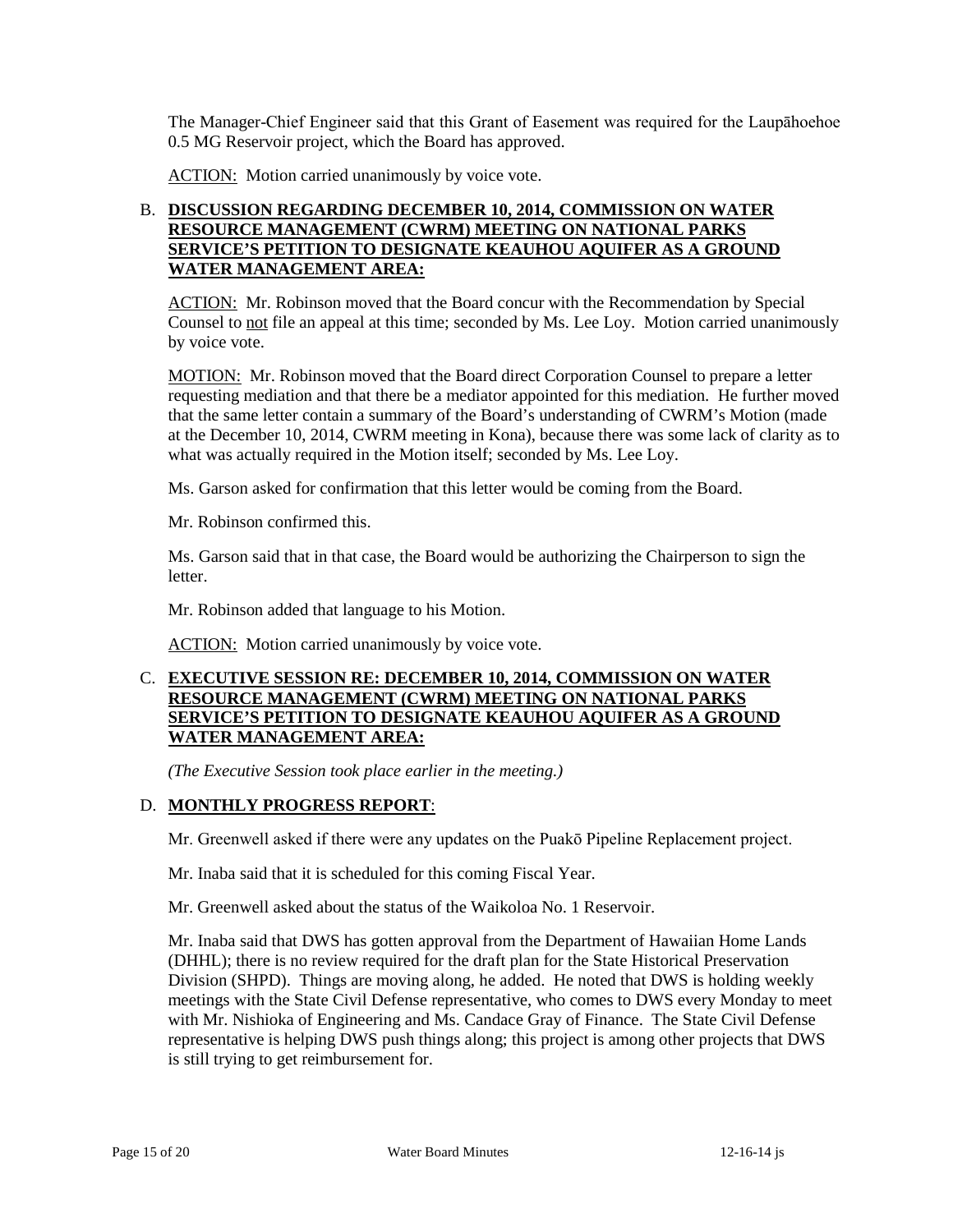The Manager-Chief Engineer said that DWS is engaging in weekly discussions with contractors and consultants, to help move along projects such as the Lālāmilo Windfarm.

Mr. Robinson turned to the Queen Ka'ahumanu Highway Widening project. He said he understood that both Federal and State Highways had signed off, as did the SHPD. His understanding was that the only entity that has not signed off yet is the National Parks Service (NPS). He asked if that update was correct.

Mr. Inaba said that there actually are *two* entities, including the NPS, which still need to sign off. He did not know at what stage things were.

Mr. Robinson said that he understood that the SHPD signed off, which was a big deal; those Federal funds just have to be kept alive, he said. Meanwhile, DWS's pipes lay waiting for the project to start.

The Manager-Chief Engineer said that DWS only has verbal indications from the State Highways Division at this point.

# E. **REVIEW OF MONTHLY FINANCIAL STATEMENTS:**

No discussion.

# F. **BOARD MEMBERS' SERVICE:**

Section 13-4(d) of the County Charter allows a Board Member whose term has expired to serve an additional 90 days or until a successor is appointed and confirmed, whichever comes first.

Ms. Garson said that a Motion on this Item is not necessary; she asked if Messrs. Kaneshiro and Greenwell were willing to hold over for a maximum of 90 days.

Chairperson Kaneshiro and Mr. Greenwell both agreed to stay on for the additional 90 days, or until their respective successors are appointed and confirmed, whichever comes first.

### G. **ELECTION OF CHAIRPERSON AND VICE-CHAIRPERSON FOR 2015:**

*(Chairperson Kaneshiro asked that this Item be taken up later in the Agenda.)*

# H. **REVIEW/APPROVAL OF REVISED DRAFT MANAGER-CHIEF ENGINEER'S EVALUATION FORM AND PROCEDURES FORM FOR CALENDAR 2015:**

Ms. Lee Loy reported that at the November Board meeting, the Board had approved some amendments to the Evaluation Form; those changes were underlined on the form before the Board today. She noted that Chairperson Kaneshiro had wanted language in Item 2 which called for a schedule or timeline to be prepared. Another change involved a goal related to the re-use of water, or R-1 water. Ms. Lee Loy folded that amendment into Item 4 as: "Develop and implement educational and informational programs related to conservation with a focus related to re-use water and/or R-1 water."

Chairperson Kaneshiro asked the Board if everyone was in agreement.

Ms. Garson suggested that someone move to approve the use of this form for the next calendar year.

ACTION: Ms. Lee Loy so moved; seconded by Ms. Iokepa-Moses, and carried unanimously by voice vote.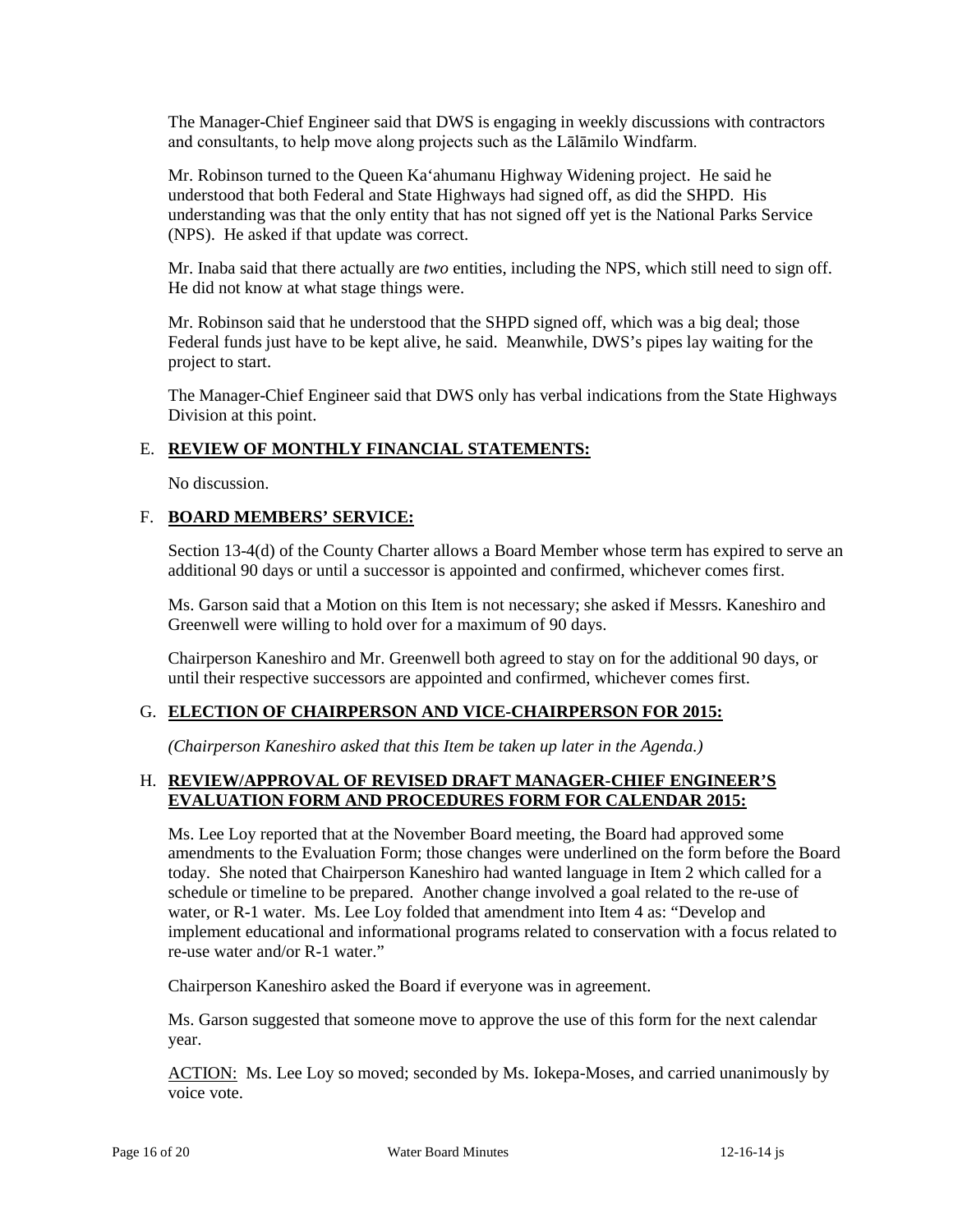### I. **MANAGER-CHIEF ENGINEER'S EVALUATION FOR CALENDAR YEAR 2014:**

Chairperson Kaneshiro asked the Board if everyone had sent in their Evaluations.

The Secretary confirmed that everybody had submitted them, but there was one late entry today. Therefore, the Secretary was only able to tally an overall average, but had not had the opportunity to do the itemized tally that she had done last year. She said that she could have that ready for the Board by the next meeting.

Chairperson Kaneshiro asked the Manager-Chief Engineer if he wanted to go into Executive Session.

The Manager-Chief Engineer said no.

Ms. Garson said that since the evaluation results were preliminary, she did not think the results should be discussed yet. She suggested deferring this Item to the January meeting.

ACTION: Mr. Robinson so moved; seconded by Ms. Lee Loy, and carried unanimously by voice vote.

# J. **EXECUTIVE SESSION:**

The Board had anticipated convening an executive meeting to consider the evaluations of the Manager-Chief Engineer, as authorized by Hawai'i Revised Statutes, Sections 92-4, and 92- 5(a)(2), 92-5(a)(4) and Hawai`i County Charter Section 13-20(b), where consideration of matters affecting privacy will be involved, and for the purpose of consulting with the Water Board's attorney on questions and issues pertaining to the Water Board's powers, duties, privileges, immunities, and liabilities.

*(The Manager-Chief Engineer waived his right to an Executive Session.)*

### K. **MANAGER-CHIEF ENGINEER'S REPORT:**

The Manager-Chief Engineer will provide an update or status on the following:

- 1) Pu'ukala/Kona Ocean View Properties Subdivision Improvement District Update DWS is in the process of installing meters, either this week or next week. The Manager-Chief Engineer said he did not know if Engineering had a firm completion date, but things are moving along. Mr. Greenwell asked whether the road paving, etc. was taken care of. The Manager-Chief Engineer said the Department is in discussions as to how much monies are available, and as to how much paving can be done. Mr. Inaba said DWS had received a proposal from the contractor, who walked the entire subdivision to pinpoint the worst damage; the contractor was aiming to adhere as closely as possible to the original project scope. However, it was decided that repair was necessary to stretches of the road that were substantially damaged. In the meantime, DWS is not holding up the installation of the meters, which has started, Mr. Inaba said. Customers who have applied for service are having their meters installed. Mr. Greenwell said that was good, because a woman sitting next to him at the CWRM meeting had complained about the progress of the installation. Mr. Greenwell said he had assured her that the Department was working on it, and invited her to attend a Board meeting to hear about the progress. The Manager-Chief Engineer said that he appreciated Mr. Greenwell's response, adding that Mr. Inaba and his engineering staff are tasked with responding to customers' concerns.
- 2) Lava Update The Deputy reported that the lava is steadily advancing along its projected path, which is taking it toward the Pāhoa Marketplace. The lava is going to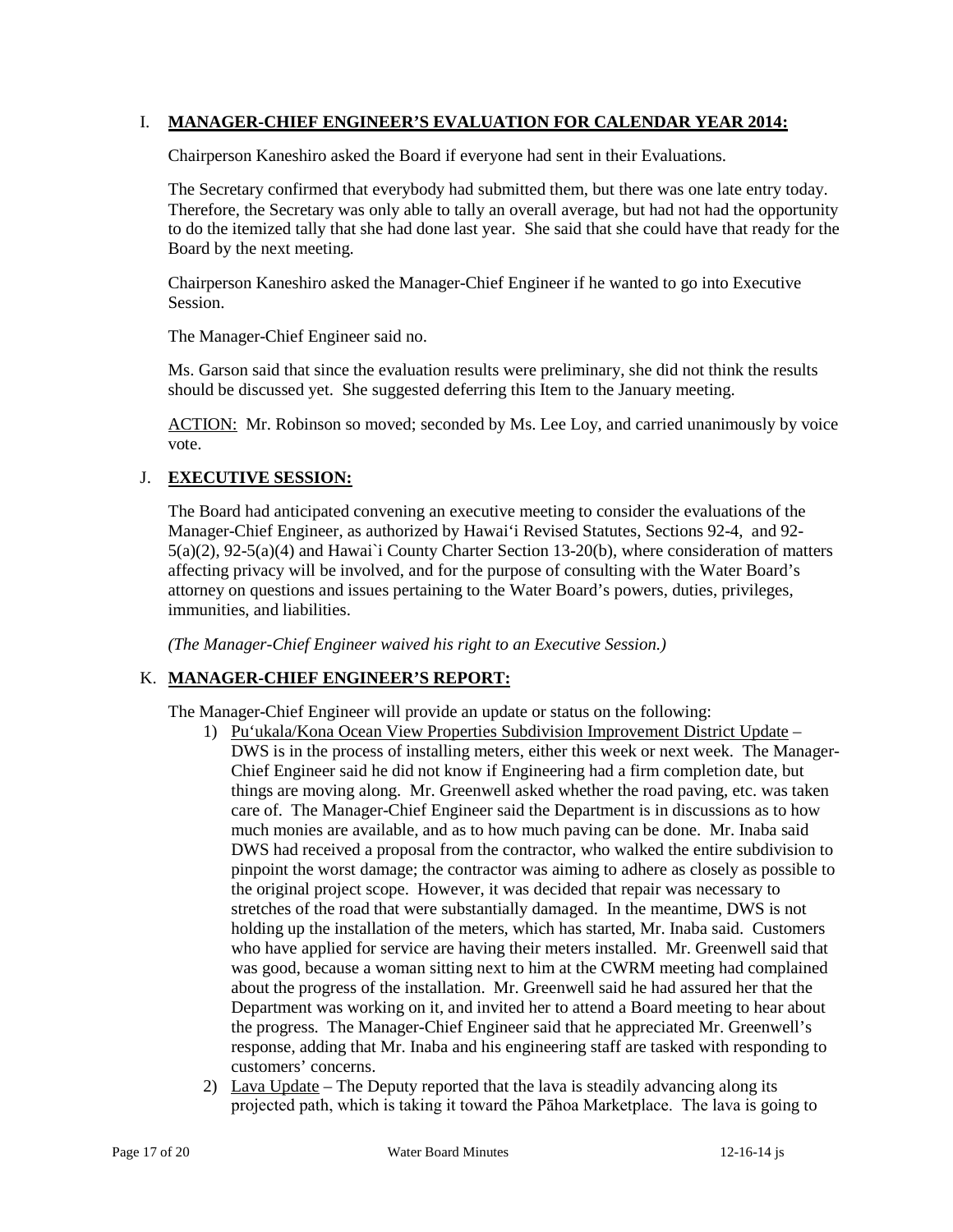split the DWS system, and DWS is looking to install emergency pipeline and a small storage tank. This is aimed at continuing to provide uninterrupted service to critical facilities such as the new fire station, the new police station, and the DWS spigot and standpipes. The spigot and standpipes will be even more needed, during this event, the Deputy said. Mr. Ikeda and his Operations crew will be very busy in the coming days, as the lava looks poised to hit Highway 130 (i.e., the Pāhoa Bypass Road), in about a week. There is a lot of work to do; DWS has coordinated a temporary easement access through Hawaiian Homes land, and DWS is also working with DLNR just in case DWS needs to utilize some of their land as well. Ms. Iokepa-Moses asked if there were any FEMA or other emergency money; she asked if these costs are coming out of DWS's pocket. The Deputy said that right now it is coming out of DWS's pocket, but DWS has met with FEMA, State Civil Defense, County Civil Defense, and elected officials regarding public assistance. This situation poses a first for FEMA, too, because they do not have a prior scenario that dealt with lava and the rate that lava affects the community. Ms. Iokepa-Moses said that this is one time that DWS wants to set precedents. The Deputy said that DWS is working on emergency funding, and Ms. Candace Gray of Finance is working directly as DWS's point-of-contact with State Civil Defense and FEMA. The Manager-Chief Engineer noted to Mr. Greenwell that DWS is using the PVC pipeline that was stored up in Waimea, and the Department is looking for more pipeline. The Deputy said that currently it looks like DWS has enough; DWS has a certain number of lineal feet of 12-inch PVC for the White Road, as well as a certain number of lineal feet of 8-inch plastic pipeline. This should carry DWS the distance, but the Department would keep everyone informed, the Deputy said. Mr. Robinson said he is amazed at how many people have contacted him from all over the world regarding the lava flow and its impact on Pāhoa; this is really big news everywhere. The Manager-Chief Engineer said that the regular briefings held by Civil Defense have really helped keep people informed, and feel safer.

3) Public Information and Education Specialist Update – Ms. Aton said that DWS had hosted last night's edition of the County's Magic of the Season holiday event, in tandem with the Department of Environmental Management (DEM). DWS and DEM volunteers handed out food and candy to upwards of 400 people; the headline entertainment for the evening was Mr. Henry Kapono and Ms. Darlene Ahuna. DWS also volunteered with Civil Defense to host schoolchildren at the lava viewing area at the now-closed Pāhoa Transfer Station. Ms. Lee Loy asked Ms. Aton to post on the DWS website some talking points to help the public understand the issues and arguments behind the NPS petition. She noted that people ask her where to look for such information, as they prepare to attend meetings regarding the NPS petition; she said that CWRM's website was slow to update its information. Ms. Lee Loy said that at the December 10, 2014, CWRM meeting in Kona, everybody wanted to have a voice and wanted to make an impact; but some people simply did not know how. Mr. Robinson agreed that talking points were very useful, adding that the NPS did a good job of putting out their talking points. Ms. Lee Loy said that with her own projects, she often does a Fact or Myth kind of talking point. She said that a lot of people talked about whether or not water meters would be issued (in the event of designation). People often either misrepresent or inaccurately state issues like that; sound bites or talking points can alleviate that, and would be helpful to the entire community, Ms. Lee Loy said. Mr. Robinson said that talking points would be good because DWS has science on its side, whereas the NPS tends to rely less on science in arguing for designation. Ms. Aton said that she had been posting letters, etc., to the DWS website, but removed them as events overtook them. Ms. Aton said that DWS does have a lot of letters and other fact-based and science-based material that could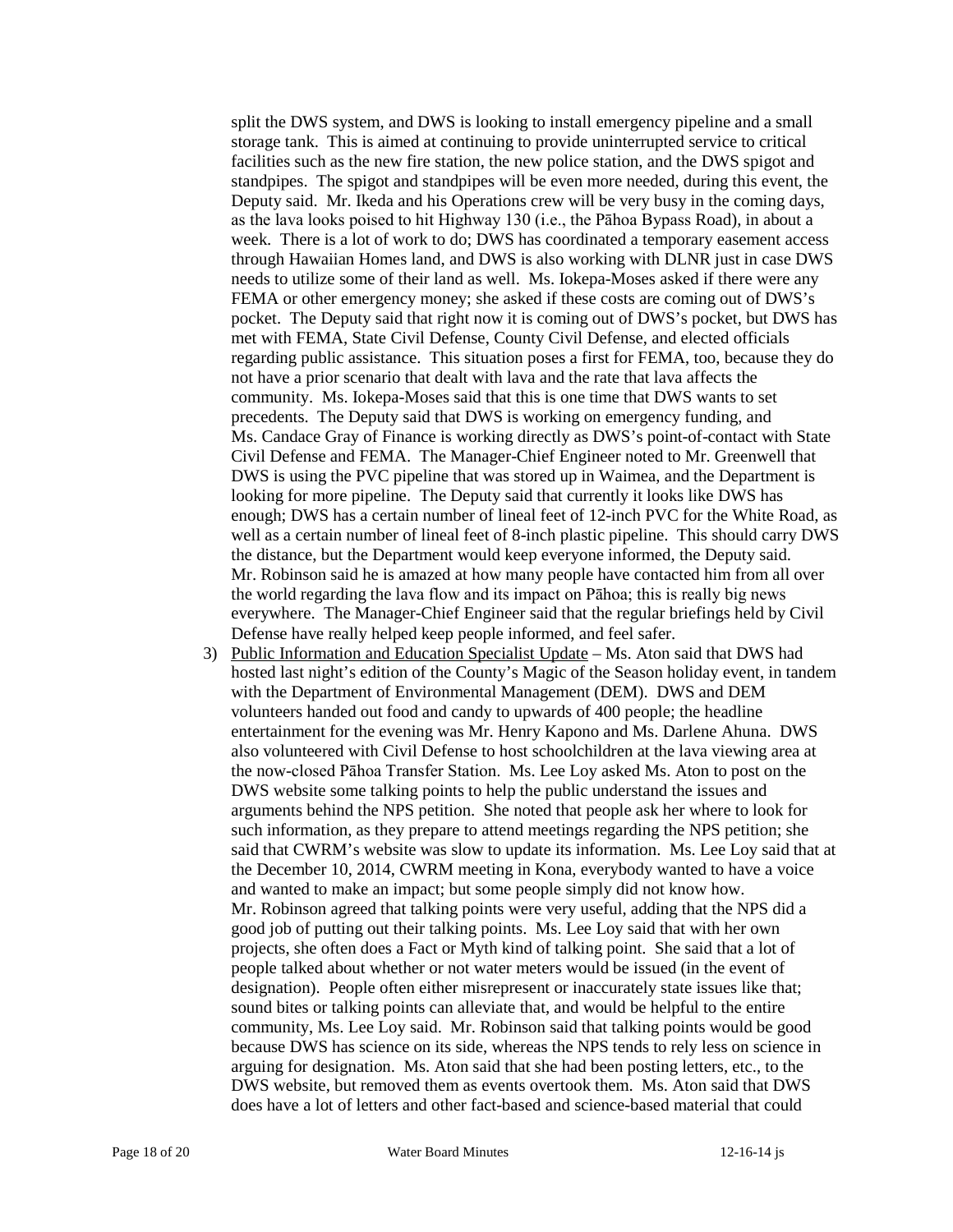serve as talking points. She said these could certainly be summarized, and she said she could do frequently asked questions (FAQs). Ms. Lee Loy said such FAQs would be helpful.

4) Recognition of Service Retirement – Mr. Inaba said that Mr. Vince Ortiz, who was not in attendance today, was retiring as a Cross Connection Technician III. With more than 20 years' service with DWS, Mr. Ortiz spent nearly half of his career in Operations, but he moved over to the Department's Cross Connection program and progressed up that series. The position he holds requires a considerably difficult certification process, Mr. Inaba said. The section he belongs to is a small one, and his retirement poses a big loss and a tough vacancy to fill; the Department appreciates all of the work he did, Mr. Inaba said.

# L. **CHAIRPERSON'S REPORT:**

Chairperson Kaneshiro drew the Board's attention to the schedule of the 2015 Meetings and venues, which was in the Board packets.

The Chairperson said the Board at the January meeting needs to start thinking about Cost-of-Living Allowances for the Manager-Chief Engineer and the Deputy.

# G. **ELECTION OF CHAIRPERSON AND VICE-CHAIRPERSON FOR 2015:**

MOTION: Mr. Greenwell moved to nominate Mr. Robinson as the Chairperson for 2015; seconded by Ms. Lee Loy.

Chairperson Kaneshiro asked if there were any other nominations.

Ms. Lee Loy asked to close the nominations.

**ACTION:** Motion carried unanimously by voice vote.

Chairperson Kaneshiro entertained a Motion to nominate the Vice-Chairperson.

MOTION: Ms. Lee Loy moved to nominate Mr. Takamine as Vice-Chairperson; seconded by Mr. Greenwell.

Ms. Lee Loy said that she noticed a lot of people looking her way regarding the Vice-Chairperson position, but she felt that her plate was full. She commended Mr. Takamine as a great complement to Kona-based Mr. Robinson, with Mr. Takamine being in Hilo. This will really help the Board, she said.

Chairperson Kaneshiro asked if there were any other nominations.

Ms. Lee Loy asked to close the nominations.

**ACTION:** Motion carried unanimously by voice vote.

Chairperson Kaneshiro asked whether he would be the one to sign documents through the end of the year.

Ms. Garson confirmed that he would be the one to sign, because the new Chairperson's term starts on January 1.

### 11) ANNOUNCEMENTS:

### 1. **Next Regular Meeting:**